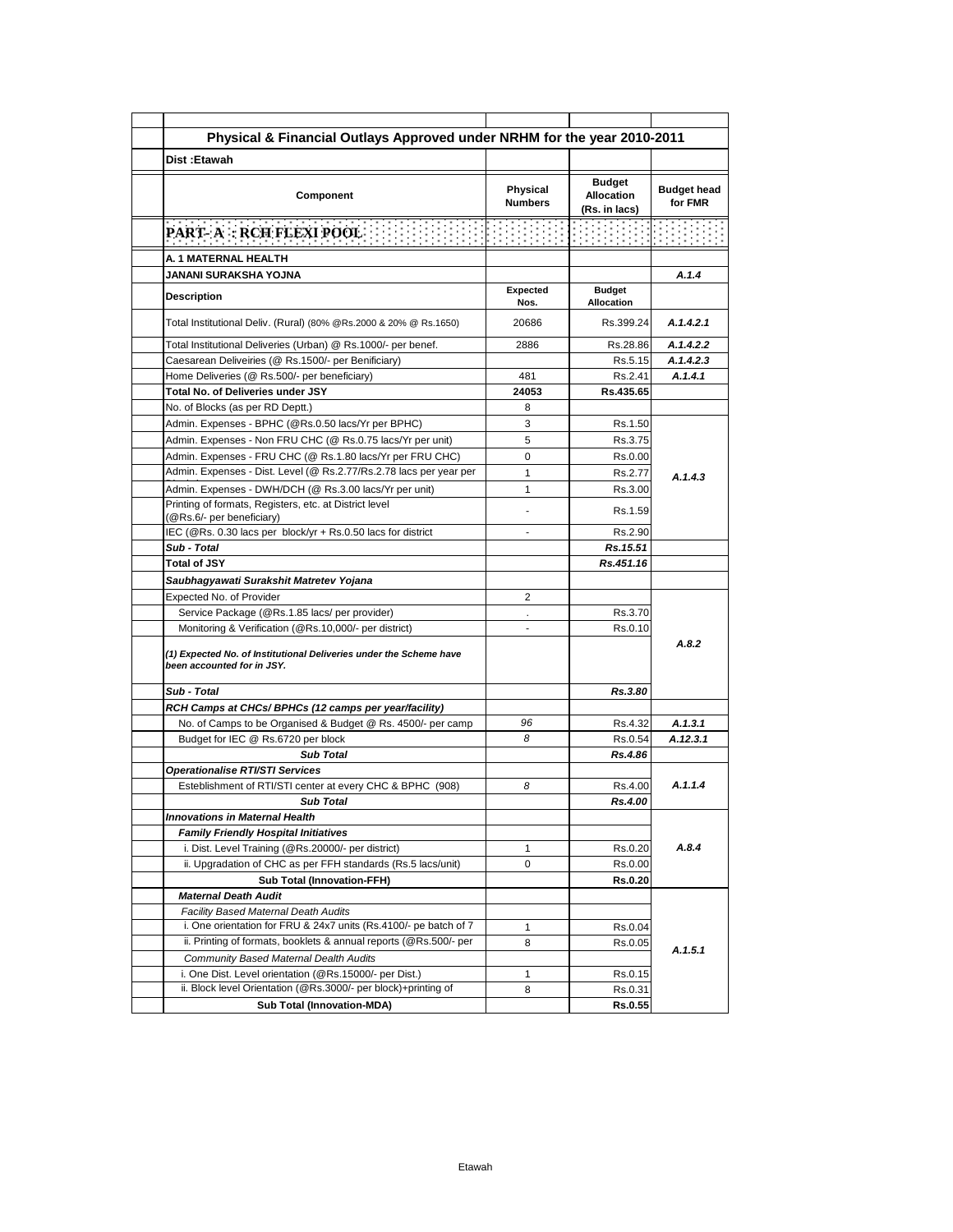| Component                                                                                                          | Physical<br><b>Numbers</b> | <b>Budget</b><br><b>Allocation</b><br>(Rs. in lacs) | <b>Budget head</b><br>for FMR |
|--------------------------------------------------------------------------------------------------------------------|----------------------------|-----------------------------------------------------|-------------------------------|
| <b>Pregnant Women &amp; Child Tracking</b>                                                                         |                            |                                                     |                               |
| i. Orientation Workshop                                                                                            |                            |                                                     |                               |
| (a) At Dist. Level                                                                                                 | $\mathbf{1}$               | Rs.0.22                                             | A.10.3                        |
| (b) At Block Level @ Rs.6500/- block                                                                               | 8                          | Rs.0.52                                             |                               |
| ii. Printing of formats (730 format/block @Rs.2 per format)                                                        | 5840                       | Rs.0.12                                             |                               |
| Sub Total (Innovation-Preg. Women & child tracking)                                                                |                            | Rs.0.86                                             |                               |
| <b>Strengthening of Sub Centers Accridited under JSY</b>                                                           |                            |                                                     |                               |
| Dissemination meeting in the District @ Rs 5000/-                                                                  | 1                          | Rs.0.05                                             |                               |
| Upgradation of Sub Centre in Dist (From State Level)                                                               | 55                         | Rs.0.00                                             | A.1.1.5                       |
| Sub Total (Innovation-S.C. Accridited under JSY))                                                                  |                            | <b>Rs.0.05</b>                                      |                               |
| Sub Total (Innovation in Maternal Health)                                                                          |                            | Rs.1.65                                             |                               |
| Sub-Total (Maternal Health)                                                                                        |                            | Rs.465.47                                           |                               |
| <b>A.2 CHILD HEALTH</b>                                                                                            |                            |                                                     |                               |
| Comprehensive Child Survival Programme (CCSP)                                                                      |                            |                                                     |                               |
| CCSP Training - FBNC (in 1st & 2nd phase districts only)                                                           |                            |                                                     |                               |
| Training Site - District Women Hospital                                                                            |                            |                                                     |                               |
| Expected No. of Participants                                                                                       | 0                          |                                                     |                               |
| No. of Batches to be Organised and Budget @ Rs.12,000 per Batch                                                    | 0                          | Rs.0.00                                             | A.11.5.2                      |
| No. of Batches to be Supervised and Budget @ Rs.3,200 per Batch                                                    | 0                          | Rs.0.00                                             |                               |
| Sub - Total                                                                                                        |                            | Rs.0.000                                            |                               |
| <b>Training at Medical College under CCSP Prog</b>                                                                 |                            |                                                     |                               |
| Support staff to Medical Collage                                                                                   |                            | Rs.0.00                                             |                               |
| Physicians training/F-IMNCI                                                                                        |                            | Rs.0.00                                             | A.11.5.2                      |
| <b>Sub Total</b>                                                                                                   |                            | Rs.0.000                                            |                               |
| <b>CCSP Training - NSSK (in 3rd phase districts only)</b>                                                          |                            |                                                     |                               |
| Training Site - District Women Hospital                                                                            |                            |                                                     |                               |
| Expected No. of Participants                                                                                       | 75                         |                                                     |                               |
| No. of Batches to be Organised and Budget @ Rs.38,500 per Batch                                                    | 4                          | Rs.1.54                                             | A.11.5.5                      |
|                                                                                                                    | $\mathbf{1}$               |                                                     |                               |
| No. of Batches to be Supervised and Budget @ Rs.3,500 per Batch<br>Sub - Total                                     |                            | Rs.0.04<br>Rs.1.58                                  |                               |
| CCSP Training of ASHAs, ANMs, LHVs - (1st & 2nd Phase                                                              |                            |                                                     |                               |
|                                                                                                                    |                            |                                                     |                               |
| Expected No. of Participants (approx. 24 per batch)<br>No. of Batches to be Organised and Budget @ Rs.1,65,000 per | 0                          |                                                     |                               |
|                                                                                                                    | 0                          | Rs.0.00                                             | A.11.5.1                      |
| No. of Batches of ToT and Budget @ Rs.2,39,000 per Batch                                                           | 0                          | Rs.0.00                                             |                               |
| Sub - Total                                                                                                        |                            | Rs.0.00                                             |                               |
| CCSP Training of ASHAs, ANMs, LHVs - (3rd Phase Districts)                                                         |                            |                                                     |                               |
| Expected No. of Participants (approx. 24 per batch)                                                                | 300                        |                                                     |                               |
| No. of Batches to be Organised and Budget @ Rs.1,65,000 per                                                        | 12                         | Rs.19.80                                            | A.11.5.1                      |
|                                                                                                                    | $\mathbf{1}$               | Rs.2.39                                             |                               |
| No. of Batches of ToT and Budget @ Rs.2,39,000 per Batch                                                           |                            |                                                     |                               |
| Sub - Total                                                                                                        |                            | Rs.22.190                                           |                               |
| <b>CCSP Training of Supervisors (in 1st &amp; 2nd phase districts</b>                                              |                            |                                                     |                               |
| No. of Batches (16 participants) to be Organised and Budget @                                                      | 0                          | Rs.0.000                                            |                               |
| No. of Batches to be Supervised and Budget for Observer Visit @                                                    | 0                          | Rs.0.00                                             | A.11.5.1                      |
|                                                                                                                    |                            |                                                     |                               |
| Sub - Total                                                                                                        |                            | Rs.0.000                                            |                               |
| <b>Site Stregthening</b>                                                                                           |                            |                                                     |                               |
| Strengthening of FBNC/NSSK Site (@ Rs.30,000/- per site)                                                           | 1                          | Rs.0.50                                             | A.11.5.1                      |
| Strengthening of CCSP Training Site (@ Rs.2,33,500/- per site)                                                     | 1                          | Rs.2.34                                             |                               |
| <b>Sub Total</b>                                                                                                   |                            | Rs.2.84                                             |                               |
| Establishment, Operationalisation & Construction of SNCU                                                           |                            |                                                     |                               |
| Establishment and Operating Exp. Of old SNCU in 7 Dist. @Rs.25                                                     | 0                          | Rs.0.0                                              | A.2.2                         |
| Construction of of new SNCU in 5 Dist. (@Rs.30 lacs)                                                               | 0                          | Rs.0.0                                              | A.9.2.2                       |
| Sub - Total                                                                                                        |                            | Rs.0.0                                              |                               |
| Infant death audit (Aligarh & Banda only)<br>No. of blocks in the district                                         | 0                          | Rs.0.0                                              | A.2.8                         |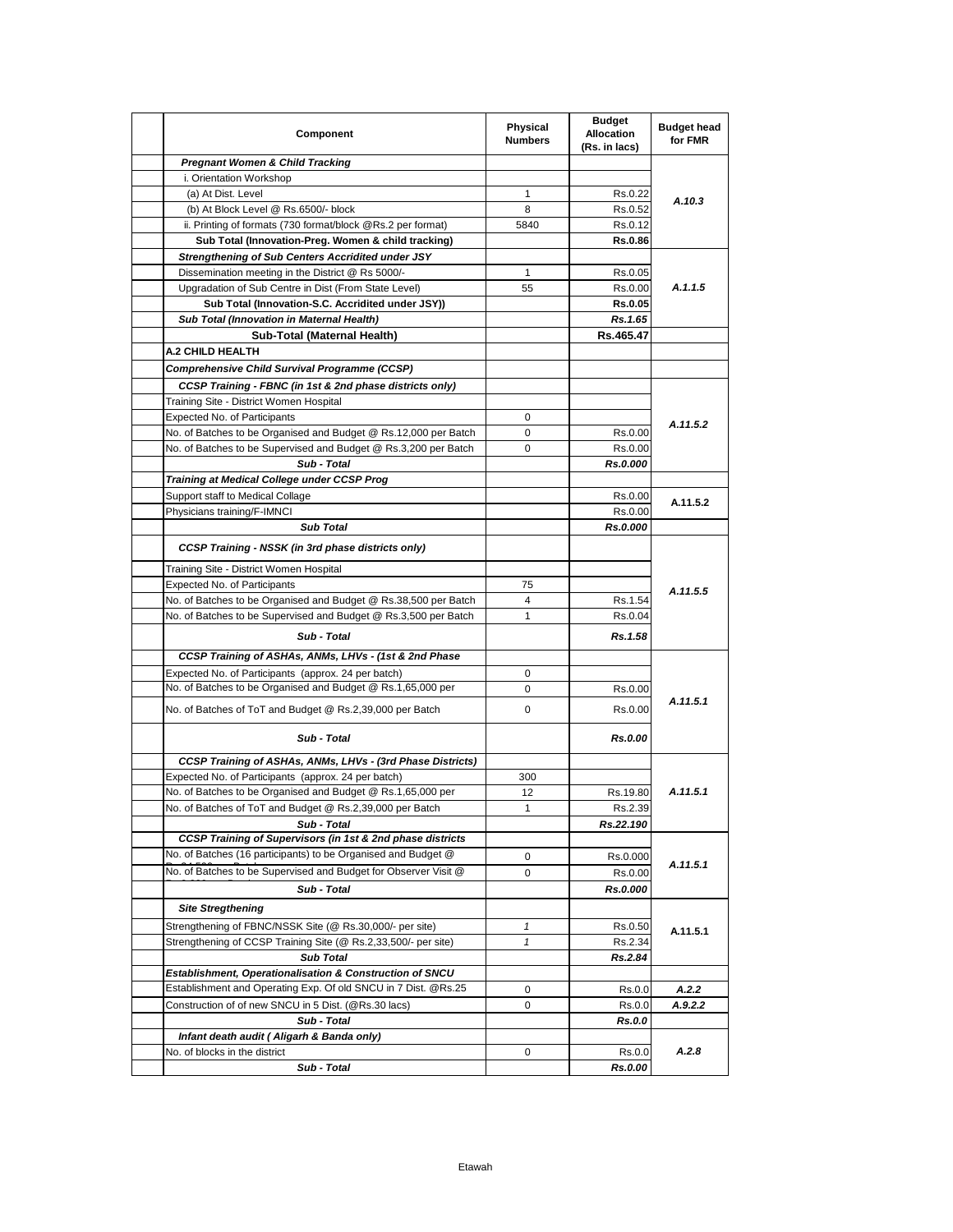| Component                                                                                                                                 | Physical<br><b>Numbers</b> | <b>Budget</b><br><b>Allocation</b><br>(Rs. in lacs) | <b>Budget head</b><br>for FMR |
|-------------------------------------------------------------------------------------------------------------------------------------------|----------------------------|-----------------------------------------------------|-------------------------------|
| Infant & Young Child feeding (IYCF)                                                                                                       |                            |                                                     |                               |
| Mass Awareness Campaign during World Breastfeeding Week                                                                                   | 1                          | Rs.0.50                                             | A.2.5                         |
| Sub - Total                                                                                                                               |                            | Rs.0.50                                             |                               |
| Supportive Supervision through Reputed Institutions (for 1st                                                                              |                            |                                                     |                               |
| One Supervisor per block @ Rs.5,000/- p.m. for 12 months                                                                                  | 0                          | Rs.0.0                                              |                               |
| Mobility for supervisors @ Rs.3,000/- p.m. for 12 months<br>Institutional support @ Rs.5,000/- p.m. for 12 months                         | 0<br>0                     | Rs.0.0<br>Rs.0.0                                    |                               |
| Sub - Total                                                                                                                               |                            | <b>Rs.0.00</b>                                      |                               |
| Sub-Total (CCSP)                                                                                                                          |                            | Rs.27.10                                            |                               |
| Implementation of Bal Swasthya Poshan Mah (BSPM)                                                                                          |                            |                                                     |                               |
| Joint Meetings of Health & ICDS - 2 Planning Meetings at District<br>Level in a year @ Rs. 5000/- per meeting for 2 Rounds                | 1 Dist.                    | Rs.0.10                                             |                               |
| Joint planning meeting of health and ICDS at Block level Rs. 2000 per<br>meeting for 2 rounds                                             | 8 Blocks                   | Rs.0.32                                             |                               |
| Joint Orientation of ASHAs & ANMs (@Rs. 25/- per participant) for 2<br>Rounds                                                             | 1518 ANM and<br>AWW        | Rs.0.76                                             | A.2.7                         |
| Printing of Guidelines, Reporting & Monitoring Formats (@ Rs.2,000/- per<br>block/round) for 2 rounds                                     | 8 Blocks                   | Rs.0.32                                             |                               |
| Dissemination meeting at District level Rs. 5000 per meeting per<br>District for 2 Rounds                                                 | 1 Dist.                    | Rs.0.10                                             |                               |
| Sub - Total                                                                                                                               |                            | Rs.1.60                                             |                               |
| <b>School Health Programme</b>                                                                                                            |                            |                                                     |                               |
| Total No. of Blocks in the district                                                                                                       | 8                          |                                                     |                               |
| No. of Schools to be covered (60 Schools per block)                                                                                       | 480                        |                                                     |                               |
| <b>District Sensitization workshop</b>                                                                                                    | $\mathbf{1}$               | Rs. 0.15                                            |                               |
| Contingencies for printing of Health Card, etc. (@Rs.500/- per school)                                                                    | 480                        | Rs. 2.40                                            |                               |
| Budget for Mobility (@Rs.300 per visit x 1 visit)                                                                                         | 480                        | Rs. 1.44                                            |                               |
| Sub Total (Prog. Implementation)                                                                                                          |                            | Rs. 3.99                                            |                               |
| Traning program for 40 schools per block (where                                                                                           | 320                        |                                                     |                               |
| Training of District Trainers- Honorarium to district traininer @ Rs. 350                                                                 | 3                          | Rs. 0.02                                            |                               |
| Honorarium to traininees from block@ Rs. 400 *2days per block                                                                             | 24                         | Rs. 0.19                                            |                               |
| Training of Block Trainers - Honorarium to block resource persons @                                                                       | 24                         | Rs. 0.29                                            | A.2.4                         |
| 200 *2doug*2 hatches per blook<br>Honararium to Teachers @ Rs. 250*2 teachers per school *2 days                                          | 640                        | Rs. 3.20                                            |                               |
|                                                                                                                                           |                            |                                                     |                               |
| Sub Total (Training)                                                                                                                      |                            | Rs. 3.70                                            |                               |
| For training program unspent balance is available at the district                                                                         |                            | Rs. 2.35                                            |                               |
| <b>Actual Allocation for training</b><br>Weighing scale, Ht./Wt Charts, Measuring tape etc. @ Rs1000 per<br>school x 20 new schools/block | 160                        | Rs. 1.35<br>Rs. 0.00                                |                               |
| Procurement of IFA tablets (30 mg tablets) for all schools                                                                                | 7200000                    | Rs. 0.00                                            |                               |
| Procurement of deworming tablets for all schools                                                                                          | 144000                     | Rs. 0.00                                            |                               |
| <b>Sub Total (Procurement)</b>                                                                                                            |                            | Rs. 0.00                                            |                               |
| <b>Total (School Health)</b>                                                                                                              |                            | Rs. 5.34                                            |                               |
| Total (Child Health)                                                                                                                      |                            | Rs.34.04                                            |                               |
| A3. Family Planning                                                                                                                       |                            |                                                     |                               |
| <b>Terminal/Limiting Methods</b><br>Dissemination of manuals on sterilization standards & quality                                         |                            |                                                     | A.3.1                         |
| assurance of sterilization services                                                                                                       | 1                          | Rs. 0.40                                            | A.3.1.1                       |
| NSV Camps in Districts (6 camps/dist. @ Rs.35,000/- per camp)<br>Compensation for Female Sterilization                                    | 6<br>3070                  | Rs. 2.10<br>Rs. 30.70                               | A.3.1.3<br>A.3.1.4            |
| Compensation for Male Sterilization                                                                                                       | 20                         | Rs. 0.30                                            | A.3.1.5                       |
| Accrediation of private providers of sterilization services<br><b>Female Sterilization</b>                                                |                            | Rs. 0.25                                            | A.3.1.6                       |
| Male Sterilization (NSV)                                                                                                                  |                            | Rs. 0.05                                            |                               |
| <b>Spacing Methods</b>                                                                                                                    |                            |                                                     | A.3.2                         |
| IUD services at health facilities/compensation<br>Accrediation of private providers of IUD services                                       | 21889                      | Rs. 4.38<br>Rs. 0.03                                | A.3.2.2<br>A.3.2.3            |
| Family Welfare Counsellor@9000 per month                                                                                                  | 1                          | Rs. 1.08                                            | A.9.1.5                       |
| <b>Sub Total</b>                                                                                                                          |                            | Rs. 39.29                                           |                               |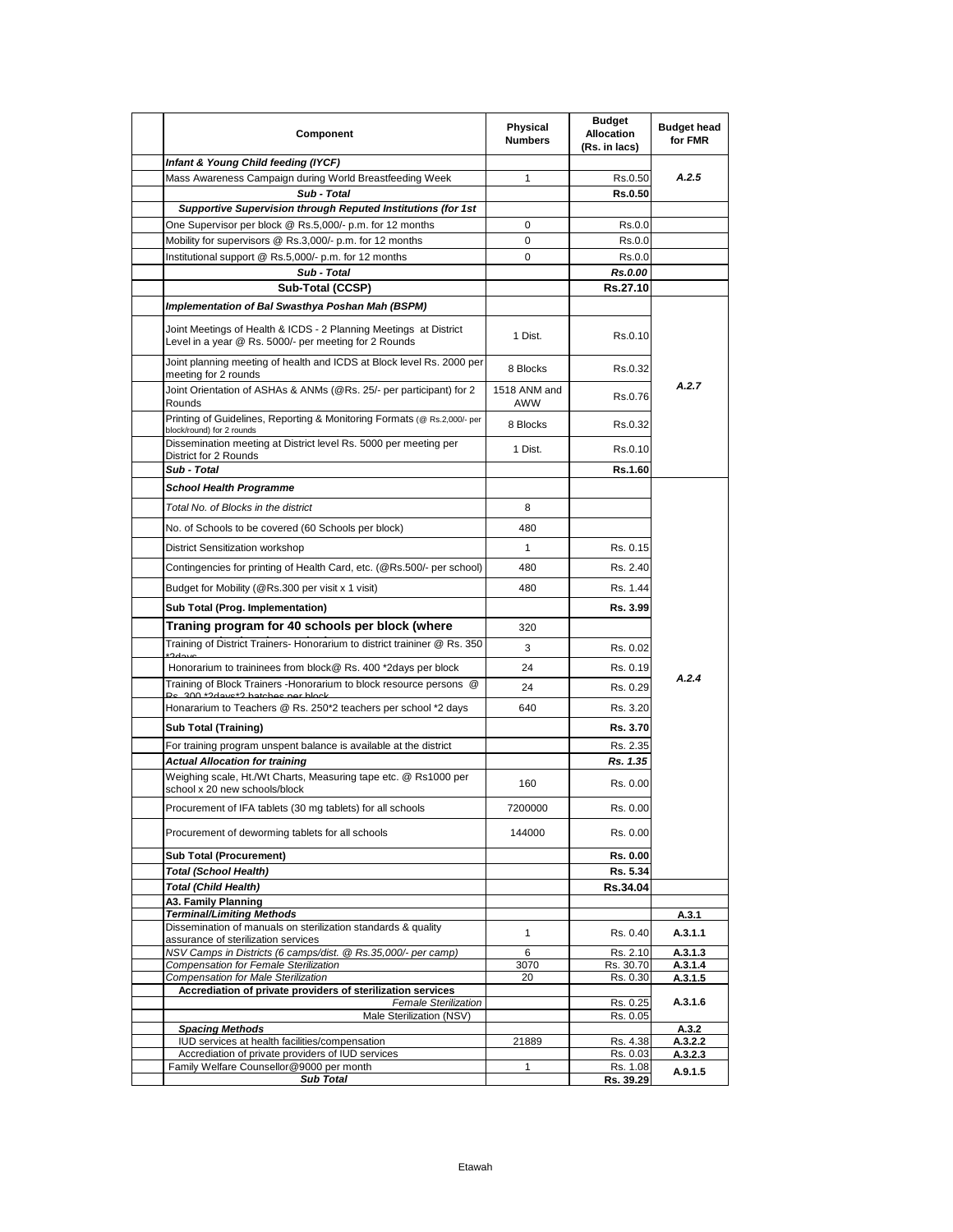| Component                                                                                                                                                                                        | Physical<br><b>Numbers</b> | <b>Budget</b><br><b>Allocation</b><br>(Rs. in lacs) | <b>Budget head</b><br>for FMR |
|--------------------------------------------------------------------------------------------------------------------------------------------------------------------------------------------------|----------------------------|-----------------------------------------------------|-------------------------------|
| <b>PCPNDT and Sex-Ratio</b>                                                                                                                                                                      |                            |                                                     |                               |
| Visit of District Inspection & Monitoring Committee                                                                                                                                              | 10                         | Rs. 0.10                                            | A.8.1                         |
| Sensitization Workshop at District level<br>Organising Competions at Inter/Degree Colleges                                                                                                       | 1<br>3                     | Rs. 0.40<br>Rs. 0.10                                |                               |
| Orientation of members of Dist advisory committee at Division                                                                                                                                    |                            | Rs. 0.00                                            |                               |
| <b>IEC Activities &amp; Conigency</b>                                                                                                                                                            |                            |                                                     |                               |
| <b>IEC Activities</b>                                                                                                                                                                            |                            | Rs. 0.35                                            |                               |
| Contigency                                                                                                                                                                                       |                            | Rs. 0.03                                            | A.12.4                        |
| TA/DA to Dist. level Staff for attending workshop, training, meetings                                                                                                                            |                            | Rs. 0.20                                            |                               |
| <b>Sub Total</b>                                                                                                                                                                                 |                            | Rs. 1.18                                            |                               |
| <b>Sub-Total (Family Planning)</b>                                                                                                                                                               |                            | Rs.40.47                                            |                               |
| A.4 ARSH                                                                                                                                                                                         |                            |                                                     |                               |
| Saloni Scheme<br>No. of Blocks in District                                                                                                                                                       | 8                          |                                                     |                               |
| No. of Schools to be covered (10 Schools per block)                                                                                                                                              | 80                         |                                                     | A.4.1                         |
| No. of Benificiaries (150 per school)                                                                                                                                                            | 12000                      |                                                     |                               |
| Sensitization Workshop at District level                                                                                                                                                         | 1                          | Rs. 0.15                                            |                               |
| Budget for Visit of Medical Team (@Rs.300/- per visit x 2 visits per                                                                                                                             | 160                        |                                                     |                               |
| school)<br>Budget for Preparing Saloni Sabha (Rs.300/- p.m. per school x 10                                                                                                                      |                            | Rs. 0.48                                            | A.4.2                         |
| months)                                                                                                                                                                                          | 800                        | Rs. 2.40                                            |                               |
| Procurement of IFA tablets (100 mg tablets) for all schools                                                                                                                                      | 576000                     | Rs.0.00                                             |                               |
| Procurement of deworming tablets for all schools 2 tab/Benf.                                                                                                                                     | 24000                      | Rs.0.00                                             | A.13.2.5                      |
| <b>Sub-Total (Adolescent Health)</b>                                                                                                                                                             |                            | Rs.3.03                                             |                               |
| A.5 Urban RCH                                                                                                                                                                                    |                            |                                                     |                               |
| <b>Urban RCH plan /activities</b>                                                                                                                                                                |                            |                                                     |                               |
| <b>Buildina</b><br>Manpower(1Doctor @ 24000/month,1Staff Nurse@ 15000/month,2                                                                                                                    | $\mathbf{1}$               | 0.84                                                |                               |
| ANMs@9000/month,2 Security guards @ 4000/month,1 Ayah<br>4000/month,& 1 Sweeper 2000/month                                                                                                       | $\mathbf{1}$               | 8.52                                                |                               |
| Other Expenses                                                                                                                                                                                   | 1                          | 0.41                                                | A.5.1                         |
| IEC                                                                                                                                                                                              |                            |                                                     |                               |
|                                                                                                                                                                                                  | $\mathbf{1}$               | 0.1                                                 |                               |
| <b>Subtotal</b><br>The cost of Drugs(Rs 10,000/month/Health post) and consumables(Rs 3,000/month/Health Post) for Urban<br>RCH amounting to Rs 1.56 Lacs would be met from the Mission Flexipool |                            | 9.87                                                |                               |
| <b>A9. INFRASTRUCTURE &amp; HR</b><br><b>Contractual Staff &amp; Services</b>                                                                                                                    |                            |                                                     |                               |
| Position                                                                                                                                                                                         | No.                        | Budget                                              |                               |
| Contractual ANM (@Rs.9000/- pm)                                                                                                                                                                  | 20                         | Rs. 21.60                                           | A.9.1.1                       |
| Staff Nurse in the district (@Rs.15000/- pm)                                                                                                                                                     | 14                         | Rs. 25.20                                           | A.9.1.3                       |
| MBBS (Male/Female) @ Rs.30000/- pm                                                                                                                                                               | 7                          | Rs. 25.20                                           |                               |
| Specialist at On Call basis for CHC (@ Rs.1000/- per visit) No. of calls<br>for 6 moths                                                                                                          | 40                         | Rs. 0.40                                            |                               |
| Specialist at On Call basis for Dist. Hospital (Male)/DCH(@ Rs.1000/-<br>per visit)                                                                                                              | 80                         | Rs. 0.80                                            | A.9.1.4                       |
| Specialist at Dist. Hospital (Male)/DCH(@ Rs.40000/- pm for<br>MS/MD/MDS & @Rs.35000/- for Diploma holders)                                                                                      | 2                          | Rs. 8.40                                            |                               |
| Specialist at DWH/DCH (@ Rs.40000/- pm for MS/MD/MDS &<br>@Rs.35000/- for Diploma holders)/MBBS(LMO if already on contract)                                                                      | $\overline{c}$             | Rs. 8.40                                            |                               |
| Paramedical staff/LT for CHC (@ Rs.9000/- pm)                                                                                                                                                    | 5                          | Rs. 5.40                                            |                               |
| Paramedical staff for DH/DWH/DCH (@ Rs.9000/- pm)                                                                                                                                                | 2                          | Rs. 2.16                                            | A.9.1.5                       |
| Data Assistant (@ Rs.8000/- pm)                                                                                                                                                                  | 2                          | Rs. 1.92                                            |                               |
| Sub-Total (Human Resources)                                                                                                                                                                      |                            | Rs.99.48                                            |                               |
| A.10. INSTITUTIONAL STRENGTHENING                                                                                                                                                                |                            |                                                     |                               |
| Logistics Management/Improvement                                                                                                                                                                 |                            |                                                     |                               |
| <b>Stregthening of Logistic Management</b>                                                                                                                                                       |                            |                                                     |                               |
| Divisional logistic management                                                                                                                                                                   | 0                          | Rs. 0.00                                            |                               |
| <b>Transportation of Logistic</b>                                                                                                                                                                |                            |                                                     | A.10.2                        |
| Divisional level @ Rs 50000/-                                                                                                                                                                    | 0                          | Rs. 0.00                                            |                               |
| District level @ Rs 30000/-                                                                                                                                                                      | $\mathbf{1}$               | Rs. 0.30                                            |                               |
| Block level @ Rs 12000/-                                                                                                                                                                         | 8                          | Rs. 0.96                                            |                               |
| <b>Sub-Total (Logistics Strengthening)</b>                                                                                                                                                       |                            | Rs.1.26                                             |                               |
| <b>Rent for Sub-Centres</b>                                                                                                                                                                      |                            |                                                     |                               |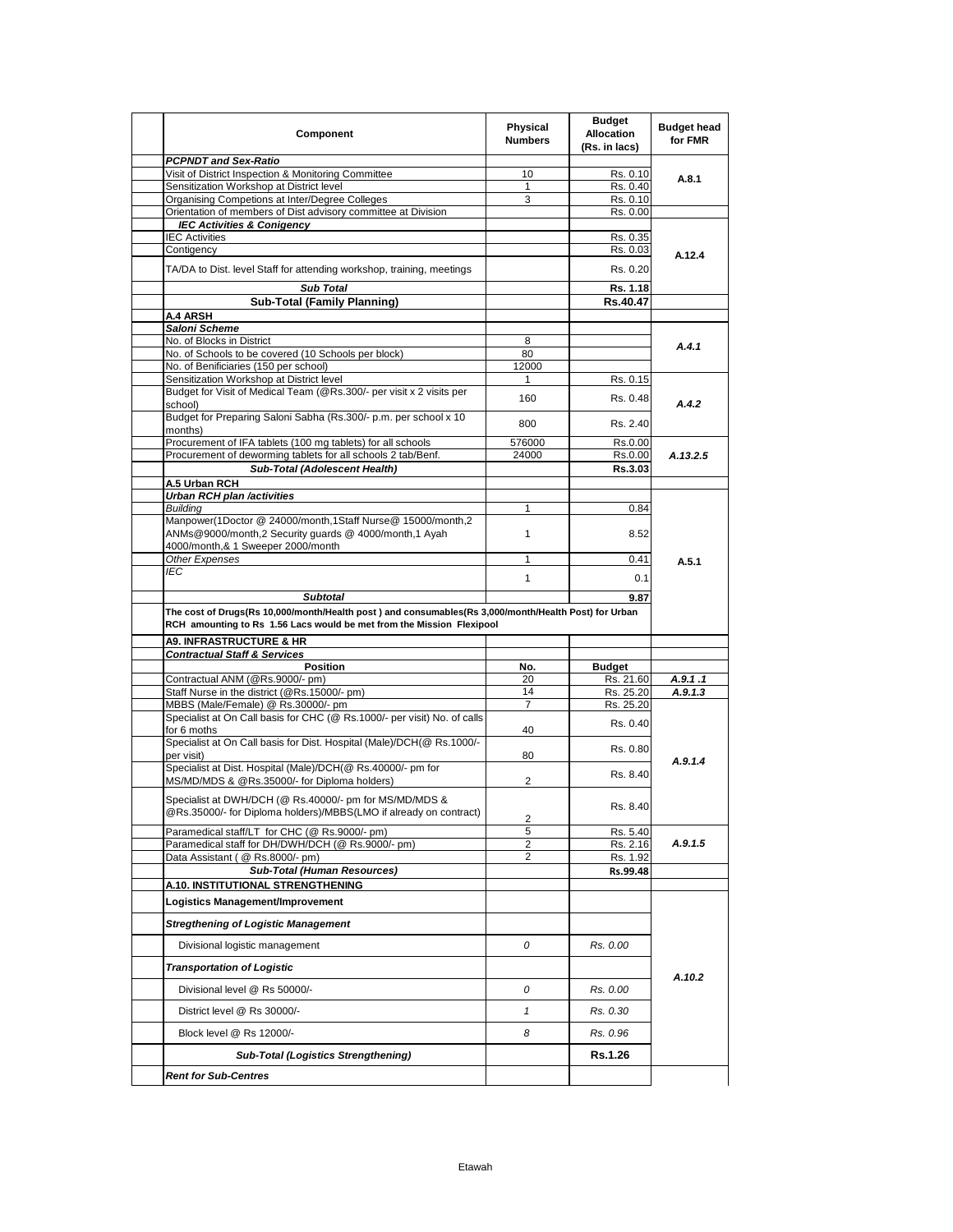| Component                                                                                                               | Physical<br><b>Numbers</b>   | <b>Budget</b><br><b>Allocation</b><br>(Rs. in lacs) | <b>Budget head</b><br>for FMR |
|-------------------------------------------------------------------------------------------------------------------------|------------------------------|-----------------------------------------------------|-------------------------------|
| No. of SCs in Rented Bldgs & Budget @ Rs. 250/- p.m.                                                                    | 86                           | Rs.2.58                                             | A.10.4                        |
| <b>Sub-Total (Sub Center Rent)</b>                                                                                      |                              | <b>Rs.2.58</b>                                      |                               |
| A.11 TRAINING                                                                                                           |                              |                                                     |                               |
| <b>Training- Skill Birth Attendant</b>                                                                                  |                              |                                                     |                               |
| <b>Training at DWH/Combined Hosp</b>                                                                                    |                              |                                                     |                               |
| Target at DWH                                                                                                           | 24                           |                                                     |                               |
| No. of Particpants per batch                                                                                            | 4                            |                                                     |                               |
| No. of Batches                                                                                                          | 6                            | Rs.6.63                                             |                               |
| New Site Stregthening at DWH                                                                                            | $\overline{a}$               |                                                     |                               |
| Existing site stregthening                                                                                              |                              | Rs.0.40                                             |                               |
| Sub-Total (DWH-SBA)                                                                                                     |                              | <b>Rs.7.03</b>                                      |                               |
| Training at FRU/24X7                                                                                                    |                              |                                                     |                               |
| Name of the selected Training Site FRU/24X7                                                                             | ä,                           |                                                     | A.11.3.1                      |
|                                                                                                                         | 0                            |                                                     |                               |
| Target at FRU/24X7                                                                                                      |                              |                                                     |                               |
| No. of Particpants per batch                                                                                            | 0                            |                                                     |                               |
| No. of Batches                                                                                                          | 0                            | Rs.0.00                                             |                               |
| New Site Stregthening at FRU                                                                                            |                              | Rs.0.00                                             |                               |
| Existing site stregthening                                                                                              |                              | Rs.0.00                                             |                               |
| Sub-Total (FRU-SBA)                                                                                                     |                              | <b>Rs.0.00</b>                                      |                               |
| Sub-Total(SBA Training)                                                                                                 |                              | <b>Rs.7.03</b>                                      |                               |
| <b>A.14 PROGRAM MANAGEMENT</b>                                                                                          |                              |                                                     |                               |
| Personal & Other Expense of Dist. PMU (Rs.94500/- pm)                                                                   | 1                            | Rs.11.34                                            | A.14.2                        |
| Operational Cost (Rs. 60000/- pm)                                                                                       | 1                            | Rs.7.20                                             | A.14.4                        |
| Sub-Total (Program Management)                                                                                          |                              | Rs.18.54                                            |                               |
| Total for RCH Flexipool (Part A)                                                                                        |                              | Rs.681.77                                           |                               |
|                                                                                                                         |                              |                                                     |                               |
| Part Bio Mission Flexipools and account the contract of the contract of the contract of the contract of the contract of |                              |                                                     |                               |
| Component                                                                                                               | Physical<br><b>Numbers</b>   | <b>Budget</b><br><b>Allocation</b><br>(Rs. in lacs) | <b>Budget head</b><br>for FMR |
| <b>ASHA Scheme:-</b>                                                                                                    |                              |                                                     | B.1                           |
| Periodic Training for ASHAs<br><b>ASHA Support System</b>                                                               |                              |                                                     | <b>B.1.1</b>                  |
| Replenishment of ASHA Kits & Budget (@ Rs. 500/- per kit*2 for 95%<br>ASHA)                                             | 1229                         | Rs.0.00                                             | <b>B.1.2</b>                  |
| Incentive to ASHAs (Average Rs.500/- p.m. for 85% ASHAs)                                                                | 1100                         | Rs.66.00                                            | B.1.3                         |
| Award to ASHA (Rs.5000/- for 1 ASHA in each block)<br>Annual ASHA Sammelan (Rs.250/- per ASHA for 60% ASHAs)            | 8<br>776                     | Rs.0.40<br>Rs.1.94                                  | B.1.1                         |
| Mobility to ASHAs (Rs.30/- per ASHA for 95% ASHAs)                                                                      | 1229                         | Rs.4.42                                             |                               |
| Block level ASHA Payment Register (Rs.100/-per Register)                                                                | 8                            | Rs.0.01                                             | B.18.3.2                      |
| Printing of Voucher Booklet for ASHA (Rs.25/-per Booklet)<br>Budget ASHA Mentoring Group (Rs.10,000/- per District)     | 1294<br>Quarterly<br>Meeting | Rs.0.32<br>Rs.0.10                                  | B.1.1                         |
| Sub-Total (ASHA Scheme):-                                                                                               |                              | Rs.73.20                                            |                               |
| <b>Untied Grant to Facilities</b>                                                                                       |                              |                                                     | B.2                           |
| No. of CHCs & Budget @ Rs.0.50 lacs per facility                                                                        | 5                            | Rs.2.50                                             | B.2.1                         |
| No. of BPHCs & Budget @ Rs.0.50 lacs per facility<br>No. of APHCs & Budget @ Rs.0.25 lacs per facility                  | 3<br>26                      | Rs.1.50<br>Rs.6.50                                  | <b>B.2.2</b><br><b>B.2.2</b>  |
| No. of Sub Centres & Budget @ Rs.0.10 lacs per facility                                                                 | 169                          | Rs.16.90                                            | B.2.3                         |
| No.of VHSCs<br>No.of Revenue Villages & Budget @Rs.0.10 lacs per R.Village                                              | 420<br>692                   | Rs.0.00<br>Rs.69.20                                 | B.2.4                         |
| <b>Sub-Total (Untied Grants)</b>                                                                                        |                              | Rs.96.60                                            |                               |
| <b>Annual Maintenance Grant to Facilities</b>                                                                           |                              |                                                     | B.4                           |
| No. of CHCs & Budget @ Rs.1.0 lacs per facility                                                                         | 5                            | Rs.5.00                                             | B.4.1                         |
| No. of BPHCs & Budget @ Rs.1.0 lacs per facility<br>No. of APHCs & Budget @ Rs.0.50 lacs per facility                   | 3<br>24                      | Rs.3.00<br>Rs.12.00                                 | <b>B.4.2</b>                  |
| No. of Sub Centres & Budget @ Rs.0.10 lacs per facility                                                                 | 83                           | Rs.8.30                                             | B.4.3                         |
| Sub-Total (Annual Maintenance Grants)                                                                                   |                              | Rs.28.30                                            |                               |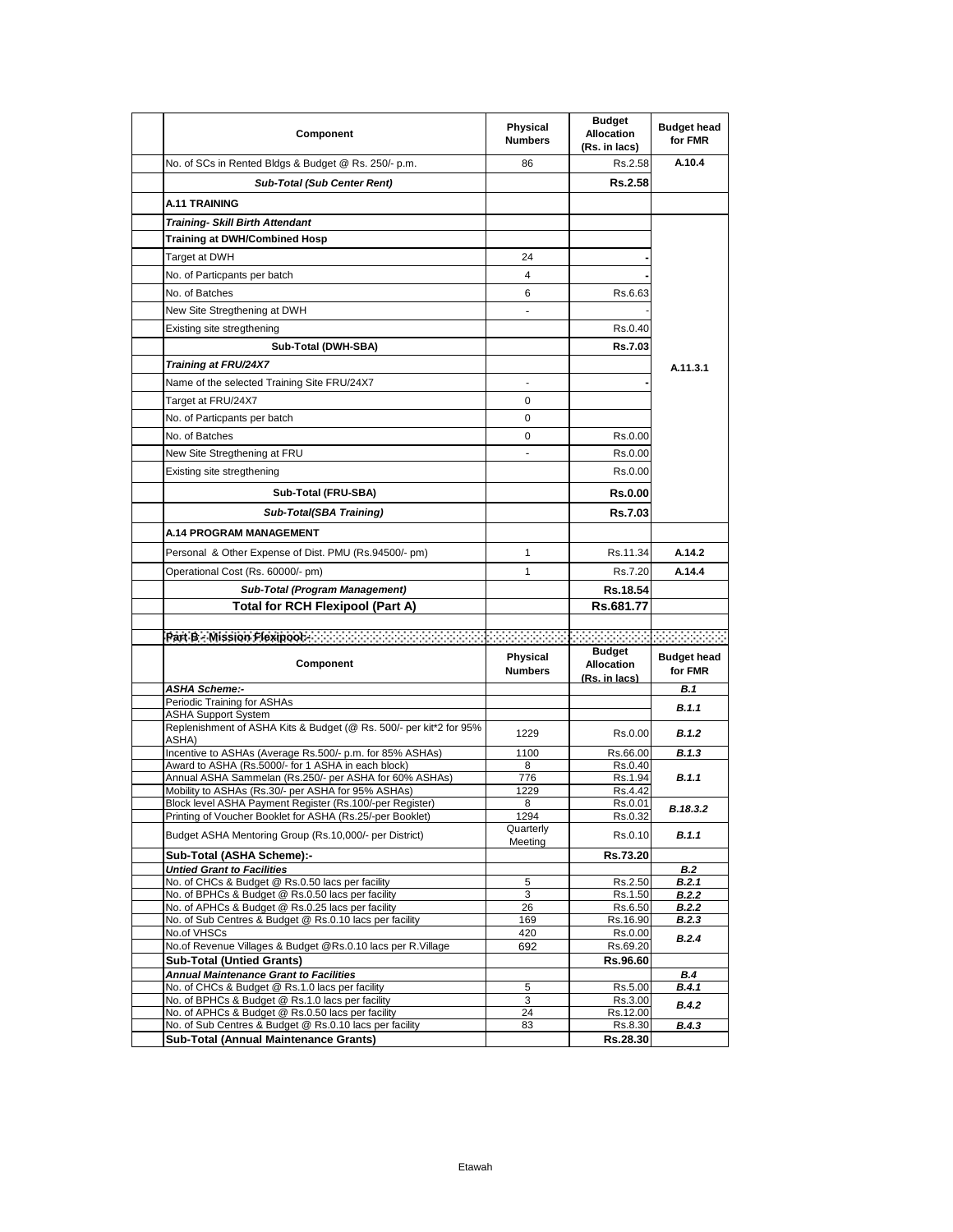| Component                                                                           | Physical<br><b>Numbers</b> | <b>Budget</b><br><b>Allocation</b><br>(Rs. in lacs) | <b>Budget head</b><br>for FMR |
|-------------------------------------------------------------------------------------|----------------------------|-----------------------------------------------------|-------------------------------|
| <b>Funds to Rogi Kalyan Samitis</b>                                                 |                            |                                                     | <b>B.6</b>                    |
| No. of District Hospitals & Funds @ Rs.5.0 lacs per facility                        | 2                          | Rs.10.00                                            | B.6.1                         |
| No. of CHCs & Funds @ Rs.1.0 lacs per facility                                      | 5                          | Rs.5.00                                             | B.6.2                         |
| No. of BPHCs & Funds @ Rs.1.0 lacs per facility                                     | 3                          | Rs.3.00                                             | B.6.3                         |
| No. of APHCs & Funds @ Rs.1.00 lacs per facility                                    | 26                         | Rs.26.00                                            | B.6.4                         |
| <b>Sub-Total (Funds for RKS)</b>                                                    |                            | Rs.44.00                                            |                               |
| <b>Operationalisation of District Drug Warehouses</b>                               |                            |                                                     |                               |
| Contractual Staff (@Rs.2.94 lacs/yr)                                                | 1                          | Rs.2.94                                             | <b>B.21</b>                   |
| Contingency Expenses (@Rs.2.0 lacs/yr)                                              | 1                          | Rs.2.00                                             |                               |
| Sub-Total (Ope. of District Drug Warehouses)                                        |                            | <b>Rs.4.94</b>                                      |                               |
| <b>Mobility Support to DWH &amp; District Combined Hospital</b>                     |                            |                                                     | B.27.8                        |
| Mobility Support to DWH/DCH @Rs.18000/- Per month.                                  | 1                          | Rs.2.16                                             |                               |
| Sub-Total (Funds for Mobility Support to DWH & DCH)                                 |                            | Rs.2.16                                             |                               |
| Mobility Support for Monitoring & Supervision.                                      |                            |                                                     |                               |
| Mobility Support to District Community Mobilizer (@Rs.800/-per day X                |                            |                                                     |                               |
| 8 days/month)                                                                       | $\mathbf{1}$               | Rs.0.77                                             |                               |
| Mobility Support to District Account Manager (@Rs.800/-per day X 6<br>days/month)   | $\mathbf{1}$               | Rs.0.58                                             | B.18.3.2                      |
| Mobility Support to District Programme Manager (@Rs.800/-per day X<br>8 days/month) |                            | Rs 0.00                                             |                               |
| Sub-Total(Mobility Support for Monit. & Supervision)                                |                            | Rs.1.34                                             |                               |
|                                                                                     |                            |                                                     |                               |
| <b>Supervision of ANM/ASHAs</b>                                                     |                            |                                                     | B.18.3.2                      |
| Vehicle for Mobility @Rs.18000/-month/block                                         | 8                          | Rs.17.28                                            |                               |
| Sub-Total (Supervision of ANM/ASHAs)                                                |                            | Rs.17.28                                            |                               |
| <b>Vehicle Support for Specialist</b>                                               |                            |                                                     | <b>B.27.8</b>                 |
| One Vehicle for 5 block level facility (@Rs.18000/-month)                           | $\overline{2}$             | Rs 4.32                                             |                               |
| Sub-Total (Vehicle Support for Specialist)                                          |                            | <b>Rs.4.32</b>                                      |                               |
| <b>Diesel for Generator for District Hospitals</b>                                  |                            |                                                     | <b>B.28</b>                   |
| Diesel Support for generator (@Rs.1 lac per month)                                  | 2                          | Rs.24.00                                            |                               |
| Sub-Total (Diesel Support for District Hospital)                                    |                            | Rs.24.00                                            |                               |
| Diesel Support for Generator in Fully Functional CHC.                               |                            |                                                     |                               |
| Diesel Support for Fully functional CHC (@Rs.35000/-per month)                      | 5                          | Rs.21.00                                            |                               |
| Diesel Support for CHC functional in BPHC building (@Rs.13500/-per                  |                            |                                                     | <b>B.28</b>                   |
| month)                                                                              | 3                          | Rs.4.86                                             |                               |
| Sub-Total (Diesel Support for fully functional CHCs)                                |                            | Rs.25.86                                            |                               |
| Saas Bahu Sammelans (1 each at District)                                            |                            |                                                     |                               |
| No. of Sammellans & Budget (@Rs. 1.50 lac. Per District)                            | 1                          | Rs.1.50                                             | <b>B.7.1</b>                  |
| Sub-Total (Saas Bahu Sammelan)                                                      |                            | Rs.1.50                                             |                               |
| Tehsil level Pradhan Sammelan                                                       |                            |                                                     |                               |
| No. of Sammelans & Budget (@Rs.40,000 per Sammelan)                                 | 5                          | Rs.2.00                                             | B.8.2                         |
| Sub-Total (Tehsil level Pradhan Sammelan)                                           |                            | Rs.2.00                                             |                               |
| <b>Organization of Swasthya Mela</b>                                                |                            |                                                     |                               |
| Organization of S.Mela @Rs.20000/- Mela/Month at each block.                        | 8                          | Rs.19.20                                            | B.10.1                        |
| Sub-Total (Swasthya Mela)                                                           |                            | Rs.19.20                                            |                               |
| <b>Concurrent Audit</b>                                                             |                            |                                                     |                               |
| Budget @ Rs. 4000/- per month for 12 months                                         | 1                          | Rs.0.48                                             | <b>B.27.5</b>                 |
| <b>Sub-Total (Concurrent Audit)</b>                                                 |                            | Rs.0.48                                             |                               |
|                                                                                     |                            |                                                     |                               |
| <b>Health Management Information System (HMIS):-</b>                                |                            |                                                     |                               |
| Hiring of Vehicle for District HMIS Nodal Officer (@Rs.800/- Visit)                 | 3                          | Rs.0.29                                             |                               |
| Mobility Support for Block HMIS Nodal Officer (@Rs.600/-month)                      | 8                          | Rs.0.58                                             | B.21                          |
| Internet Connectivity @Rs.400/- per month/computer                                  | 10                         | Rs.0.48                                             |                               |
| Consumables & Stationary for Computer, printer (Rs.400/-per                         | 10                         | Rs.0.48                                             |                               |
| month/facility)                                                                     |                            |                                                     |                               |
| Sub-Total (HMIS)                                                                    |                            | Rs.1.82                                             |                               |
| <b>Programme Management:-</b>                                                       |                            |                                                     |                               |
| <b>Expenses at Additional Director level:-</b>                                      |                            |                                                     |                               |
| Mobility @Rs.2500/-per District per Month.                                          | 0                          | Rs.0.00                                             | B.27.6                        |
| Contingency Expenses @Rs.5000/- month.                                              | 0                          | Rs.0.00                                             |                               |
| Sub-Total (Exp.at Addl.Director level)-                                             |                            | Rs.0.00                                             |                               |
| <b>Operational Cost for Block Project Management Unit</b>                           |                            |                                                     |                               |
| Honoraria to Block Data Assistant @Rs.8000/-Per Month                               | 8                          | Rs.7.68                                             | B.27.1                        |
| Communication support to Block Program Manager @Rs.500/-P.M.                        | 8                          | Rs.0.48                                             |                               |
| Sub-Total (Operational Cost for BPMU)                                               |                            | Rs.8.16                                             |                               |
|                                                                                     |                            |                                                     |                               |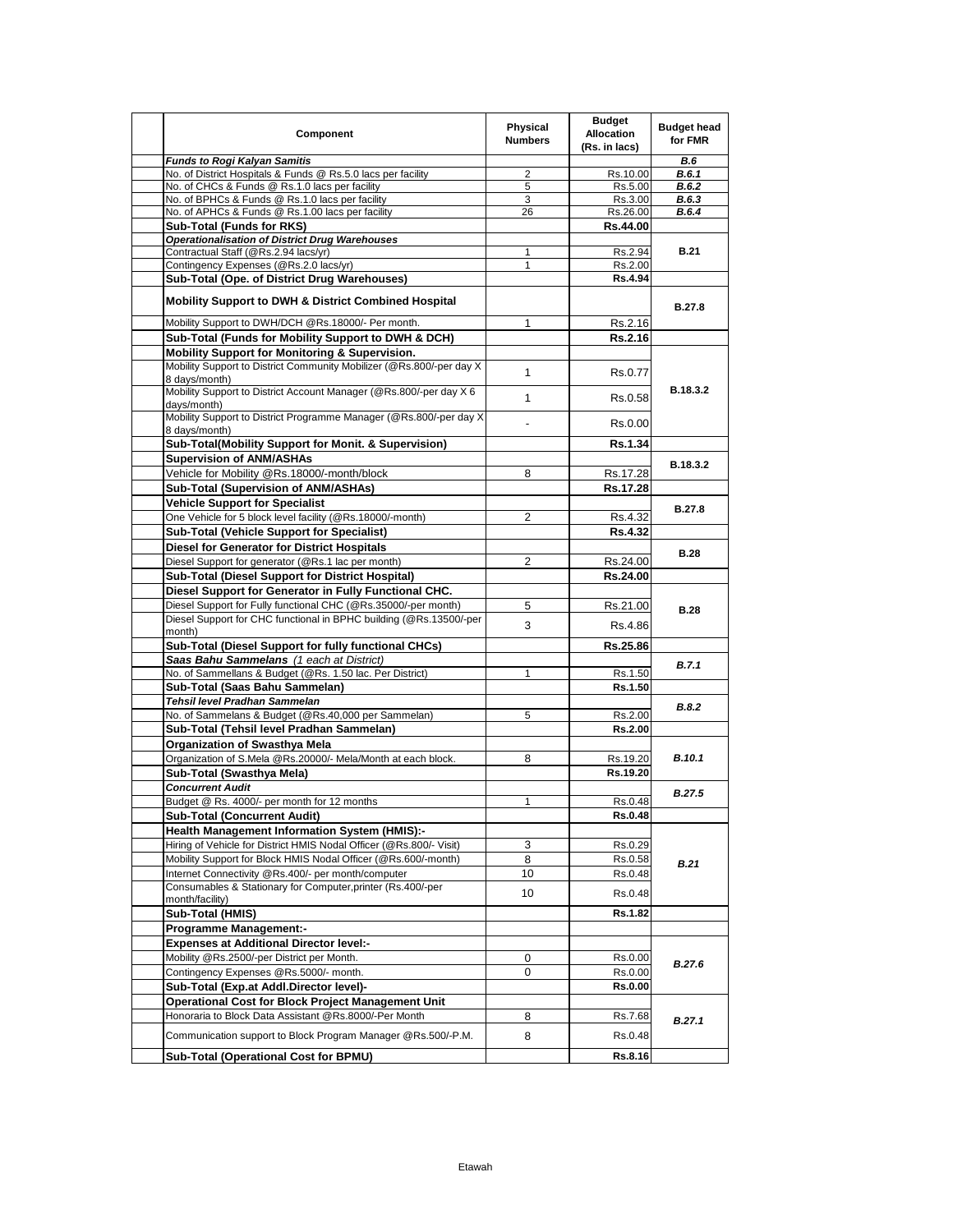| <b>Provision of Contractual Staff (AYUSH)</b><br><b>Position</b><br>No.<br><b>Budget</b><br>ISM Lady Doctors (@ Rs.24,000/- per month)<br>10<br>B.14.4<br>Rs.56.64<br>AYUSH Doctors (@ Rs.24,000/- per month)<br>18<br>AYUSH Pharmacists (@ Rs.9,000/- per month)<br>12<br>Rs.7.56<br>B.14.1<br>Sub-Total (Contractual Staff - AYUSH)<br>Rs.64.20<br>Integrated Skill Refresher Training for ANM & LHV.<br>Total Work load for the year<br>64<br>B.16.3.1<br>$\overline{4}$<br>Rs.6.64<br>Total no. of Proposed Batches & Budget @Rs.165950/- per batch.<br>Sub-Total (Integrated skill training for ANM/LHV)<br>Rs.6.64<br>Infrastructure & Manpower for UIP<br>Mobile Workshop at Regional Depot @Rs.4 Lac.<br>0<br>Rs.0.00<br>Renovation & Electrification of WIC/WIF<br>$\mathbf 0$<br>Rs.0.00<br>Expansion of Cold Chain Store at Regional/Divisional Depo<br>$\mathbf 0$<br>Rs.0.00<br>B.26.5<br>1<br>Rs.0.50<br>Expansion of Cold Chain Workshop @Rs.50000/-year/District.<br>Mobility Support to Block (1 Vehicle @Rs.800/-per block for 6 days in<br>8<br>Rs.4.61<br>a month for 12 months)<br>IVRS System for Tracking of Beneficiaries.<br>0<br>Rs.0.00<br>B.18.3.2<br>Sub - Total (Infrasturcture & Manpower for UIP)<br>Rs.5.11<br>in di sebagai di sebagai sebagai sebagai sebagai sebagai sebagai sebagai sebagai sebagai sebagai sebagai sebag<br>Sebagai sebagai sebagai sebagai sebagai sebagai sebagai sebagai sebagai sebagai sebagai sebagai sebagai sebaga<br>$\mathcal{L}(\mathcal{L}^{\mathcal{L}})$ , and $\mathcal{L}(\mathcal{L}^{\mathcal{L}})$ , and<br><b>Budget</b><br>Physical<br>SI.<br>Component<br><b>Allocation</b><br><b>Numbers</b><br>(Rs. in lacs)<br>FF HEFF<br>Routine Immunization (Part C) And All Analysis (Part C)<br>15612<br>Total Number of Immunization Sessions to be organized in the District<br>Sessions/Year<br>Mobility support for supervision: Supervisory visits by district level<br>officers for monitoring and supervision of RI @ Rs 50000 /District for<br>$\mathbf{1}$<br>Rs.0.50<br>district level officers (this includes POL and maintenance) per year<br>Alternate Vaccine delivery @ Rs 50/- sessionx 3 months(April-<br>15612<br>June10) +2 Vehicles /Blocks for 8 days /month for 9 months (July10-<br>Rs.7.81<br>Sessions/Year<br>March 11)<br>Focus on Urban slum & underserved areasHiring an ANM @<br>Rs.300/session for four sessions/month/slum of 10000 population<br>0<br>Rs.0.00<br>and Rs.200/- per month as contingency per slum of i.e. total expense<br>of Rs. 1400/- per month per slum of 10000 population<br>15612<br>Mobilization of children by ASHA /RI Mobilizer @ Rs 150/- per session<br>Rs.23.42<br>Sessions/Year<br>Support for Computer Assistant for RI reporting (with annual<br>1<br>Rs.1.06<br>increment of 10% wef from 2010-11Districts @ Rs 8000-10,000 p.m<br>Printing and dissemination of tally sheets, monitoring forms, etc. @<br>53197Benefiacer<br>Rs.0.53<br>Rs 1 /beneficiary<br>ies<br>Quarterly Review & feedback meeting exclusive for RI at district level<br>with one Block MOIC, ICDS CDPO and other stakeholders<br>24<br>Rs.0.10<br>stakeholders @ Rs 100/- per participant for meeting expenses (lunch,<br>organizational expenses)<br>Quarterly Review Meetings at Block level Quarterly Review &<br>feedback meeting for exclusive for RI at Block level @Rs 50/-ppas<br>honorarium for ASHA (travel) and Rs 25 /-person at the disposal of<br>Rs.2.07<br>MOIC for meeting expenses (refreshments, stationary and Misc<br>expences)<br>1543<br>District level orientation training for 2 days of ANM, Multipurpose<br>$\mathbf{1}$<br>Rs.0.67<br>Health worker @ Rs67300/batch with 20 participants in each batch<br>One day cold chain handelers training for block level cold chain<br>handlers @ Rs. 26,000 per batch and Rs. 3000 for obsever<br>1Batch<br>Rs.0.29<br>nominated by State level<br>One day Training of block level data handlers by DIO and District<br>Cold chain Officer to train about the reporting formats of Immunization<br>8<br>Rs.0.02<br>and NRHM Rs 300/Participant/Block<br>Microplanning at SC levelRs 100/- per subcentre (meeting at block<br>169<br>Rs.0.17<br>level, logistic)<br>Microplanning at Block & District levelFor consolidation of microplan<br>1District & 8<br>at PHC/CHC level @ Rs 1000/- block & at district level @ Rs 2000/-<br>Rs.0.10<br>Block<br>per district | Component | Physical<br><b>Numbers</b> | <b>Budget</b><br><b>Allocation</b><br>(Rs. in lacs) | <b>Budget head</b><br>for FMR |
|----------------------------------------------------------------------------------------------------------------------------------------------------------------------------------------------------------------------------------------------------------------------------------------------------------------------------------------------------------------------------------------------------------------------------------------------------------------------------------------------------------------------------------------------------------------------------------------------------------------------------------------------------------------------------------------------------------------------------------------------------------------------------------------------------------------------------------------------------------------------------------------------------------------------------------------------------------------------------------------------------------------------------------------------------------------------------------------------------------------------------------------------------------------------------------------------------------------------------------------------------------------------------------------------------------------------------------------------------------------------------------------------------------------------------------------------------------------------------------------------------------------------------------------------------------------------------------------------------------------------------------------------------------------------------------------------------------------------------------------------------------------------------------------------------------------------------------------------------------------------------------------------------------------------------------------------------------------------------------------------------------------------------------------------------------------------------------------------------------------------------------------------------------------------------------------------------------------------------------------------------------------------------------------------------------------------------------------------------------------------------------------------------------------------------------------------------------------------------------------------------------------------------------------------------------------------------------------------------------------------------------------------------------------------------------------------------------------------------------------------------------------------------------------------------------------------------------------------------------------------------------------------------------------------------------------------------------------------------------------------------------------------------------------------------------------------------------------------------------------------------------------------------------------------------------------------------------------------------------------------------------------------------------------------------------------------------------------------------------------------------------------------------------------------------------------------------------------------------------------------------------------------------------------------------------------------------------------------------------------------------------------------------------------------------------------------------------------------------------------------------------------------------------------------------------------------------------------------------------------------------------------------------------------------------------------------------------------------------------------------------------------------------------------------------------------------------------------------------------------------------------------------------------------------------------------------------------------------------------------------------------------------------------------------------------------------------------------------------------------------------------------------------------------------------------------------------|-----------|----------------------------|-----------------------------------------------------|-------------------------------|
|                                                                                                                                                                                                                                                                                                                                                                                                                                                                                                                                                                                                                                                                                                                                                                                                                                                                                                                                                                                                                                                                                                                                                                                                                                                                                                                                                                                                                                                                                                                                                                                                                                                                                                                                                                                                                                                                                                                                                                                                                                                                                                                                                                                                                                                                                                                                                                                                                                                                                                                                                                                                                                                                                                                                                                                                                                                                                                                                                                                                                                                                                                                                                                                                                                                                                                                                                                                                                                                                                                                                                                                                                                                                                                                                                                                                                                                                                                                                                                                                                                                                                                                                                                                                                                                                                                                                                                                                                                                    |           |                            |                                                     |                               |
|                                                                                                                                                                                                                                                                                                                                                                                                                                                                                                                                                                                                                                                                                                                                                                                                                                                                                                                                                                                                                                                                                                                                                                                                                                                                                                                                                                                                                                                                                                                                                                                                                                                                                                                                                                                                                                                                                                                                                                                                                                                                                                                                                                                                                                                                                                                                                                                                                                                                                                                                                                                                                                                                                                                                                                                                                                                                                                                                                                                                                                                                                                                                                                                                                                                                                                                                                                                                                                                                                                                                                                                                                                                                                                                                                                                                                                                                                                                                                                                                                                                                                                                                                                                                                                                                                                                                                                                                                                                    |           |                            |                                                     |                               |
|                                                                                                                                                                                                                                                                                                                                                                                                                                                                                                                                                                                                                                                                                                                                                                                                                                                                                                                                                                                                                                                                                                                                                                                                                                                                                                                                                                                                                                                                                                                                                                                                                                                                                                                                                                                                                                                                                                                                                                                                                                                                                                                                                                                                                                                                                                                                                                                                                                                                                                                                                                                                                                                                                                                                                                                                                                                                                                                                                                                                                                                                                                                                                                                                                                                                                                                                                                                                                                                                                                                                                                                                                                                                                                                                                                                                                                                                                                                                                                                                                                                                                                                                                                                                                                                                                                                                                                                                                                                    |           |                            |                                                     |                               |
|                                                                                                                                                                                                                                                                                                                                                                                                                                                                                                                                                                                                                                                                                                                                                                                                                                                                                                                                                                                                                                                                                                                                                                                                                                                                                                                                                                                                                                                                                                                                                                                                                                                                                                                                                                                                                                                                                                                                                                                                                                                                                                                                                                                                                                                                                                                                                                                                                                                                                                                                                                                                                                                                                                                                                                                                                                                                                                                                                                                                                                                                                                                                                                                                                                                                                                                                                                                                                                                                                                                                                                                                                                                                                                                                                                                                                                                                                                                                                                                                                                                                                                                                                                                                                                                                                                                                                                                                                                                    |           |                            |                                                     |                               |
|                                                                                                                                                                                                                                                                                                                                                                                                                                                                                                                                                                                                                                                                                                                                                                                                                                                                                                                                                                                                                                                                                                                                                                                                                                                                                                                                                                                                                                                                                                                                                                                                                                                                                                                                                                                                                                                                                                                                                                                                                                                                                                                                                                                                                                                                                                                                                                                                                                                                                                                                                                                                                                                                                                                                                                                                                                                                                                                                                                                                                                                                                                                                                                                                                                                                                                                                                                                                                                                                                                                                                                                                                                                                                                                                                                                                                                                                                                                                                                                                                                                                                                                                                                                                                                                                                                                                                                                                                                                    |           |                            |                                                     |                               |
|                                                                                                                                                                                                                                                                                                                                                                                                                                                                                                                                                                                                                                                                                                                                                                                                                                                                                                                                                                                                                                                                                                                                                                                                                                                                                                                                                                                                                                                                                                                                                                                                                                                                                                                                                                                                                                                                                                                                                                                                                                                                                                                                                                                                                                                                                                                                                                                                                                                                                                                                                                                                                                                                                                                                                                                                                                                                                                                                                                                                                                                                                                                                                                                                                                                                                                                                                                                                                                                                                                                                                                                                                                                                                                                                                                                                                                                                                                                                                                                                                                                                                                                                                                                                                                                                                                                                                                                                                                                    |           |                            |                                                     |                               |
|                                                                                                                                                                                                                                                                                                                                                                                                                                                                                                                                                                                                                                                                                                                                                                                                                                                                                                                                                                                                                                                                                                                                                                                                                                                                                                                                                                                                                                                                                                                                                                                                                                                                                                                                                                                                                                                                                                                                                                                                                                                                                                                                                                                                                                                                                                                                                                                                                                                                                                                                                                                                                                                                                                                                                                                                                                                                                                                                                                                                                                                                                                                                                                                                                                                                                                                                                                                                                                                                                                                                                                                                                                                                                                                                                                                                                                                                                                                                                                                                                                                                                                                                                                                                                                                                                                                                                                                                                                                    |           |                            |                                                     |                               |
|                                                                                                                                                                                                                                                                                                                                                                                                                                                                                                                                                                                                                                                                                                                                                                                                                                                                                                                                                                                                                                                                                                                                                                                                                                                                                                                                                                                                                                                                                                                                                                                                                                                                                                                                                                                                                                                                                                                                                                                                                                                                                                                                                                                                                                                                                                                                                                                                                                                                                                                                                                                                                                                                                                                                                                                                                                                                                                                                                                                                                                                                                                                                                                                                                                                                                                                                                                                                                                                                                                                                                                                                                                                                                                                                                                                                                                                                                                                                                                                                                                                                                                                                                                                                                                                                                                                                                                                                                                                    |           |                            |                                                     |                               |
|                                                                                                                                                                                                                                                                                                                                                                                                                                                                                                                                                                                                                                                                                                                                                                                                                                                                                                                                                                                                                                                                                                                                                                                                                                                                                                                                                                                                                                                                                                                                                                                                                                                                                                                                                                                                                                                                                                                                                                                                                                                                                                                                                                                                                                                                                                                                                                                                                                                                                                                                                                                                                                                                                                                                                                                                                                                                                                                                                                                                                                                                                                                                                                                                                                                                                                                                                                                                                                                                                                                                                                                                                                                                                                                                                                                                                                                                                                                                                                                                                                                                                                                                                                                                                                                                                                                                                                                                                                                    |           |                            |                                                     |                               |
|                                                                                                                                                                                                                                                                                                                                                                                                                                                                                                                                                                                                                                                                                                                                                                                                                                                                                                                                                                                                                                                                                                                                                                                                                                                                                                                                                                                                                                                                                                                                                                                                                                                                                                                                                                                                                                                                                                                                                                                                                                                                                                                                                                                                                                                                                                                                                                                                                                                                                                                                                                                                                                                                                                                                                                                                                                                                                                                                                                                                                                                                                                                                                                                                                                                                                                                                                                                                                                                                                                                                                                                                                                                                                                                                                                                                                                                                                                                                                                                                                                                                                                                                                                                                                                                                                                                                                                                                                                                    |           |                            |                                                     |                               |
|                                                                                                                                                                                                                                                                                                                                                                                                                                                                                                                                                                                                                                                                                                                                                                                                                                                                                                                                                                                                                                                                                                                                                                                                                                                                                                                                                                                                                                                                                                                                                                                                                                                                                                                                                                                                                                                                                                                                                                                                                                                                                                                                                                                                                                                                                                                                                                                                                                                                                                                                                                                                                                                                                                                                                                                                                                                                                                                                                                                                                                                                                                                                                                                                                                                                                                                                                                                                                                                                                                                                                                                                                                                                                                                                                                                                                                                                                                                                                                                                                                                                                                                                                                                                                                                                                                                                                                                                                                                    |           |                            |                                                     |                               |
|                                                                                                                                                                                                                                                                                                                                                                                                                                                                                                                                                                                                                                                                                                                                                                                                                                                                                                                                                                                                                                                                                                                                                                                                                                                                                                                                                                                                                                                                                                                                                                                                                                                                                                                                                                                                                                                                                                                                                                                                                                                                                                                                                                                                                                                                                                                                                                                                                                                                                                                                                                                                                                                                                                                                                                                                                                                                                                                                                                                                                                                                                                                                                                                                                                                                                                                                                                                                                                                                                                                                                                                                                                                                                                                                                                                                                                                                                                                                                                                                                                                                                                                                                                                                                                                                                                                                                                                                                                                    |           |                            |                                                     |                               |
|                                                                                                                                                                                                                                                                                                                                                                                                                                                                                                                                                                                                                                                                                                                                                                                                                                                                                                                                                                                                                                                                                                                                                                                                                                                                                                                                                                                                                                                                                                                                                                                                                                                                                                                                                                                                                                                                                                                                                                                                                                                                                                                                                                                                                                                                                                                                                                                                                                                                                                                                                                                                                                                                                                                                                                                                                                                                                                                                                                                                                                                                                                                                                                                                                                                                                                                                                                                                                                                                                                                                                                                                                                                                                                                                                                                                                                                                                                                                                                                                                                                                                                                                                                                                                                                                                                                                                                                                                                                    |           |                            |                                                     |                               |
|                                                                                                                                                                                                                                                                                                                                                                                                                                                                                                                                                                                                                                                                                                                                                                                                                                                                                                                                                                                                                                                                                                                                                                                                                                                                                                                                                                                                                                                                                                                                                                                                                                                                                                                                                                                                                                                                                                                                                                                                                                                                                                                                                                                                                                                                                                                                                                                                                                                                                                                                                                                                                                                                                                                                                                                                                                                                                                                                                                                                                                                                                                                                                                                                                                                                                                                                                                                                                                                                                                                                                                                                                                                                                                                                                                                                                                                                                                                                                                                                                                                                                                                                                                                                                                                                                                                                                                                                                                                    |           |                            |                                                     |                               |
|                                                                                                                                                                                                                                                                                                                                                                                                                                                                                                                                                                                                                                                                                                                                                                                                                                                                                                                                                                                                                                                                                                                                                                                                                                                                                                                                                                                                                                                                                                                                                                                                                                                                                                                                                                                                                                                                                                                                                                                                                                                                                                                                                                                                                                                                                                                                                                                                                                                                                                                                                                                                                                                                                                                                                                                                                                                                                                                                                                                                                                                                                                                                                                                                                                                                                                                                                                                                                                                                                                                                                                                                                                                                                                                                                                                                                                                                                                                                                                                                                                                                                                                                                                                                                                                                                                                                                                                                                                                    |           |                            |                                                     |                               |
|                                                                                                                                                                                                                                                                                                                                                                                                                                                                                                                                                                                                                                                                                                                                                                                                                                                                                                                                                                                                                                                                                                                                                                                                                                                                                                                                                                                                                                                                                                                                                                                                                                                                                                                                                                                                                                                                                                                                                                                                                                                                                                                                                                                                                                                                                                                                                                                                                                                                                                                                                                                                                                                                                                                                                                                                                                                                                                                                                                                                                                                                                                                                                                                                                                                                                                                                                                                                                                                                                                                                                                                                                                                                                                                                                                                                                                                                                                                                                                                                                                                                                                                                                                                                                                                                                                                                                                                                                                                    |           |                            |                                                     |                               |
|                                                                                                                                                                                                                                                                                                                                                                                                                                                                                                                                                                                                                                                                                                                                                                                                                                                                                                                                                                                                                                                                                                                                                                                                                                                                                                                                                                                                                                                                                                                                                                                                                                                                                                                                                                                                                                                                                                                                                                                                                                                                                                                                                                                                                                                                                                                                                                                                                                                                                                                                                                                                                                                                                                                                                                                                                                                                                                                                                                                                                                                                                                                                                                                                                                                                                                                                                                                                                                                                                                                                                                                                                                                                                                                                                                                                                                                                                                                                                                                                                                                                                                                                                                                                                                                                                                                                                                                                                                                    |           |                            |                                                     |                               |
|                                                                                                                                                                                                                                                                                                                                                                                                                                                                                                                                                                                                                                                                                                                                                                                                                                                                                                                                                                                                                                                                                                                                                                                                                                                                                                                                                                                                                                                                                                                                                                                                                                                                                                                                                                                                                                                                                                                                                                                                                                                                                                                                                                                                                                                                                                                                                                                                                                                                                                                                                                                                                                                                                                                                                                                                                                                                                                                                                                                                                                                                                                                                                                                                                                                                                                                                                                                                                                                                                                                                                                                                                                                                                                                                                                                                                                                                                                                                                                                                                                                                                                                                                                                                                                                                                                                                                                                                                                                    |           |                            |                                                     |                               |
|                                                                                                                                                                                                                                                                                                                                                                                                                                                                                                                                                                                                                                                                                                                                                                                                                                                                                                                                                                                                                                                                                                                                                                                                                                                                                                                                                                                                                                                                                                                                                                                                                                                                                                                                                                                                                                                                                                                                                                                                                                                                                                                                                                                                                                                                                                                                                                                                                                                                                                                                                                                                                                                                                                                                                                                                                                                                                                                                                                                                                                                                                                                                                                                                                                                                                                                                                                                                                                                                                                                                                                                                                                                                                                                                                                                                                                                                                                                                                                                                                                                                                                                                                                                                                                                                                                                                                                                                                                                    |           |                            |                                                     |                               |
|                                                                                                                                                                                                                                                                                                                                                                                                                                                                                                                                                                                                                                                                                                                                                                                                                                                                                                                                                                                                                                                                                                                                                                                                                                                                                                                                                                                                                                                                                                                                                                                                                                                                                                                                                                                                                                                                                                                                                                                                                                                                                                                                                                                                                                                                                                                                                                                                                                                                                                                                                                                                                                                                                                                                                                                                                                                                                                                                                                                                                                                                                                                                                                                                                                                                                                                                                                                                                                                                                                                                                                                                                                                                                                                                                                                                                                                                                                                                                                                                                                                                                                                                                                                                                                                                                                                                                                                                                                                    |           |                            |                                                     |                               |
|                                                                                                                                                                                                                                                                                                                                                                                                                                                                                                                                                                                                                                                                                                                                                                                                                                                                                                                                                                                                                                                                                                                                                                                                                                                                                                                                                                                                                                                                                                                                                                                                                                                                                                                                                                                                                                                                                                                                                                                                                                                                                                                                                                                                                                                                                                                                                                                                                                                                                                                                                                                                                                                                                                                                                                                                                                                                                                                                                                                                                                                                                                                                                                                                                                                                                                                                                                                                                                                                                                                                                                                                                                                                                                                                                                                                                                                                                                                                                                                                                                                                                                                                                                                                                                                                                                                                                                                                                                                    |           |                            |                                                     |                               |
|                                                                                                                                                                                                                                                                                                                                                                                                                                                                                                                                                                                                                                                                                                                                                                                                                                                                                                                                                                                                                                                                                                                                                                                                                                                                                                                                                                                                                                                                                                                                                                                                                                                                                                                                                                                                                                                                                                                                                                                                                                                                                                                                                                                                                                                                                                                                                                                                                                                                                                                                                                                                                                                                                                                                                                                                                                                                                                                                                                                                                                                                                                                                                                                                                                                                                                                                                                                                                                                                                                                                                                                                                                                                                                                                                                                                                                                                                                                                                                                                                                                                                                                                                                                                                                                                                                                                                                                                                                                    |           |                            |                                                     |                               |
|                                                                                                                                                                                                                                                                                                                                                                                                                                                                                                                                                                                                                                                                                                                                                                                                                                                                                                                                                                                                                                                                                                                                                                                                                                                                                                                                                                                                                                                                                                                                                                                                                                                                                                                                                                                                                                                                                                                                                                                                                                                                                                                                                                                                                                                                                                                                                                                                                                                                                                                                                                                                                                                                                                                                                                                                                                                                                                                                                                                                                                                                                                                                                                                                                                                                                                                                                                                                                                                                                                                                                                                                                                                                                                                                                                                                                                                                                                                                                                                                                                                                                                                                                                                                                                                                                                                                                                                                                                                    |           |                            |                                                     |                               |
|                                                                                                                                                                                                                                                                                                                                                                                                                                                                                                                                                                                                                                                                                                                                                                                                                                                                                                                                                                                                                                                                                                                                                                                                                                                                                                                                                                                                                                                                                                                                                                                                                                                                                                                                                                                                                                                                                                                                                                                                                                                                                                                                                                                                                                                                                                                                                                                                                                                                                                                                                                                                                                                                                                                                                                                                                                                                                                                                                                                                                                                                                                                                                                                                                                                                                                                                                                                                                                                                                                                                                                                                                                                                                                                                                                                                                                                                                                                                                                                                                                                                                                                                                                                                                                                                                                                                                                                                                                                    |           |                            |                                                     |                               |
|                                                                                                                                                                                                                                                                                                                                                                                                                                                                                                                                                                                                                                                                                                                                                                                                                                                                                                                                                                                                                                                                                                                                                                                                                                                                                                                                                                                                                                                                                                                                                                                                                                                                                                                                                                                                                                                                                                                                                                                                                                                                                                                                                                                                                                                                                                                                                                                                                                                                                                                                                                                                                                                                                                                                                                                                                                                                                                                                                                                                                                                                                                                                                                                                                                                                                                                                                                                                                                                                                                                                                                                                                                                                                                                                                                                                                                                                                                                                                                                                                                                                                                                                                                                                                                                                                                                                                                                                                                                    |           |                            |                                                     |                               |
|                                                                                                                                                                                                                                                                                                                                                                                                                                                                                                                                                                                                                                                                                                                                                                                                                                                                                                                                                                                                                                                                                                                                                                                                                                                                                                                                                                                                                                                                                                                                                                                                                                                                                                                                                                                                                                                                                                                                                                                                                                                                                                                                                                                                                                                                                                                                                                                                                                                                                                                                                                                                                                                                                                                                                                                                                                                                                                                                                                                                                                                                                                                                                                                                                                                                                                                                                                                                                                                                                                                                                                                                                                                                                                                                                                                                                                                                                                                                                                                                                                                                                                                                                                                                                                                                                                                                                                                                                                                    |           |                            |                                                     |                               |
|                                                                                                                                                                                                                                                                                                                                                                                                                                                                                                                                                                                                                                                                                                                                                                                                                                                                                                                                                                                                                                                                                                                                                                                                                                                                                                                                                                                                                                                                                                                                                                                                                                                                                                                                                                                                                                                                                                                                                                                                                                                                                                                                                                                                                                                                                                                                                                                                                                                                                                                                                                                                                                                                                                                                                                                                                                                                                                                                                                                                                                                                                                                                                                                                                                                                                                                                                                                                                                                                                                                                                                                                                                                                                                                                                                                                                                                                                                                                                                                                                                                                                                                                                                                                                                                                                                                                                                                                                                                    |           |                            |                                                     |                               |
|                                                                                                                                                                                                                                                                                                                                                                                                                                                                                                                                                                                                                                                                                                                                                                                                                                                                                                                                                                                                                                                                                                                                                                                                                                                                                                                                                                                                                                                                                                                                                                                                                                                                                                                                                                                                                                                                                                                                                                                                                                                                                                                                                                                                                                                                                                                                                                                                                                                                                                                                                                                                                                                                                                                                                                                                                                                                                                                                                                                                                                                                                                                                                                                                                                                                                                                                                                                                                                                                                                                                                                                                                                                                                                                                                                                                                                                                                                                                                                                                                                                                                                                                                                                                                                                                                                                                                                                                                                                    |           |                            |                                                     |                               |
|                                                                                                                                                                                                                                                                                                                                                                                                                                                                                                                                                                                                                                                                                                                                                                                                                                                                                                                                                                                                                                                                                                                                                                                                                                                                                                                                                                                                                                                                                                                                                                                                                                                                                                                                                                                                                                                                                                                                                                                                                                                                                                                                                                                                                                                                                                                                                                                                                                                                                                                                                                                                                                                                                                                                                                                                                                                                                                                                                                                                                                                                                                                                                                                                                                                                                                                                                                                                                                                                                                                                                                                                                                                                                                                                                                                                                                                                                                                                                                                                                                                                                                                                                                                                                                                                                                                                                                                                                                                    |           |                            |                                                     |                               |
|                                                                                                                                                                                                                                                                                                                                                                                                                                                                                                                                                                                                                                                                                                                                                                                                                                                                                                                                                                                                                                                                                                                                                                                                                                                                                                                                                                                                                                                                                                                                                                                                                                                                                                                                                                                                                                                                                                                                                                                                                                                                                                                                                                                                                                                                                                                                                                                                                                                                                                                                                                                                                                                                                                                                                                                                                                                                                                                                                                                                                                                                                                                                                                                                                                                                                                                                                                                                                                                                                                                                                                                                                                                                                                                                                                                                                                                                                                                                                                                                                                                                                                                                                                                                                                                                                                                                                                                                                                                    |           |                            |                                                     |                               |
|                                                                                                                                                                                                                                                                                                                                                                                                                                                                                                                                                                                                                                                                                                                                                                                                                                                                                                                                                                                                                                                                                                                                                                                                                                                                                                                                                                                                                                                                                                                                                                                                                                                                                                                                                                                                                                                                                                                                                                                                                                                                                                                                                                                                                                                                                                                                                                                                                                                                                                                                                                                                                                                                                                                                                                                                                                                                                                                                                                                                                                                                                                                                                                                                                                                                                                                                                                                                                                                                                                                                                                                                                                                                                                                                                                                                                                                                                                                                                                                                                                                                                                                                                                                                                                                                                                                                                                                                                                                    |           |                            |                                                     |                               |
|                                                                                                                                                                                                                                                                                                                                                                                                                                                                                                                                                                                                                                                                                                                                                                                                                                                                                                                                                                                                                                                                                                                                                                                                                                                                                                                                                                                                                                                                                                                                                                                                                                                                                                                                                                                                                                                                                                                                                                                                                                                                                                                                                                                                                                                                                                                                                                                                                                                                                                                                                                                                                                                                                                                                                                                                                                                                                                                                                                                                                                                                                                                                                                                                                                                                                                                                                                                                                                                                                                                                                                                                                                                                                                                                                                                                                                                                                                                                                                                                                                                                                                                                                                                                                                                                                                                                                                                                                                                    |           |                            |                                                     |                               |
|                                                                                                                                                                                                                                                                                                                                                                                                                                                                                                                                                                                                                                                                                                                                                                                                                                                                                                                                                                                                                                                                                                                                                                                                                                                                                                                                                                                                                                                                                                                                                                                                                                                                                                                                                                                                                                                                                                                                                                                                                                                                                                                                                                                                                                                                                                                                                                                                                                                                                                                                                                                                                                                                                                                                                                                                                                                                                                                                                                                                                                                                                                                                                                                                                                                                                                                                                                                                                                                                                                                                                                                                                                                                                                                                                                                                                                                                                                                                                                                                                                                                                                                                                                                                                                                                                                                                                                                                                                                    |           |                            |                                                     |                               |
|                                                                                                                                                                                                                                                                                                                                                                                                                                                                                                                                                                                                                                                                                                                                                                                                                                                                                                                                                                                                                                                                                                                                                                                                                                                                                                                                                                                                                                                                                                                                                                                                                                                                                                                                                                                                                                                                                                                                                                                                                                                                                                                                                                                                                                                                                                                                                                                                                                                                                                                                                                                                                                                                                                                                                                                                                                                                                                                                                                                                                                                                                                                                                                                                                                                                                                                                                                                                                                                                                                                                                                                                                                                                                                                                                                                                                                                                                                                                                                                                                                                                                                                                                                                                                                                                                                                                                                                                                                                    |           |                            |                                                     |                               |
|                                                                                                                                                                                                                                                                                                                                                                                                                                                                                                                                                                                                                                                                                                                                                                                                                                                                                                                                                                                                                                                                                                                                                                                                                                                                                                                                                                                                                                                                                                                                                                                                                                                                                                                                                                                                                                                                                                                                                                                                                                                                                                                                                                                                                                                                                                                                                                                                                                                                                                                                                                                                                                                                                                                                                                                                                                                                                                                                                                                                                                                                                                                                                                                                                                                                                                                                                                                                                                                                                                                                                                                                                                                                                                                                                                                                                                                                                                                                                                                                                                                                                                                                                                                                                                                                                                                                                                                                                                                    |           |                            |                                                     |                               |
|                                                                                                                                                                                                                                                                                                                                                                                                                                                                                                                                                                                                                                                                                                                                                                                                                                                                                                                                                                                                                                                                                                                                                                                                                                                                                                                                                                                                                                                                                                                                                                                                                                                                                                                                                                                                                                                                                                                                                                                                                                                                                                                                                                                                                                                                                                                                                                                                                                                                                                                                                                                                                                                                                                                                                                                                                                                                                                                                                                                                                                                                                                                                                                                                                                                                                                                                                                                                                                                                                                                                                                                                                                                                                                                                                                                                                                                                                                                                                                                                                                                                                                                                                                                                                                                                                                                                                                                                                                                    |           |                            |                                                     |                               |
|                                                                                                                                                                                                                                                                                                                                                                                                                                                                                                                                                                                                                                                                                                                                                                                                                                                                                                                                                                                                                                                                                                                                                                                                                                                                                                                                                                                                                                                                                                                                                                                                                                                                                                                                                                                                                                                                                                                                                                                                                                                                                                                                                                                                                                                                                                                                                                                                                                                                                                                                                                                                                                                                                                                                                                                                                                                                                                                                                                                                                                                                                                                                                                                                                                                                                                                                                                                                                                                                                                                                                                                                                                                                                                                                                                                                                                                                                                                                                                                                                                                                                                                                                                                                                                                                                                                                                                                                                                                    |           |                            |                                                     |                               |
|                                                                                                                                                                                                                                                                                                                                                                                                                                                                                                                                                                                                                                                                                                                                                                                                                                                                                                                                                                                                                                                                                                                                                                                                                                                                                                                                                                                                                                                                                                                                                                                                                                                                                                                                                                                                                                                                                                                                                                                                                                                                                                                                                                                                                                                                                                                                                                                                                                                                                                                                                                                                                                                                                                                                                                                                                                                                                                                                                                                                                                                                                                                                                                                                                                                                                                                                                                                                                                                                                                                                                                                                                                                                                                                                                                                                                                                                                                                                                                                                                                                                                                                                                                                                                                                                                                                                                                                                                                                    |           |                            |                                                     |                               |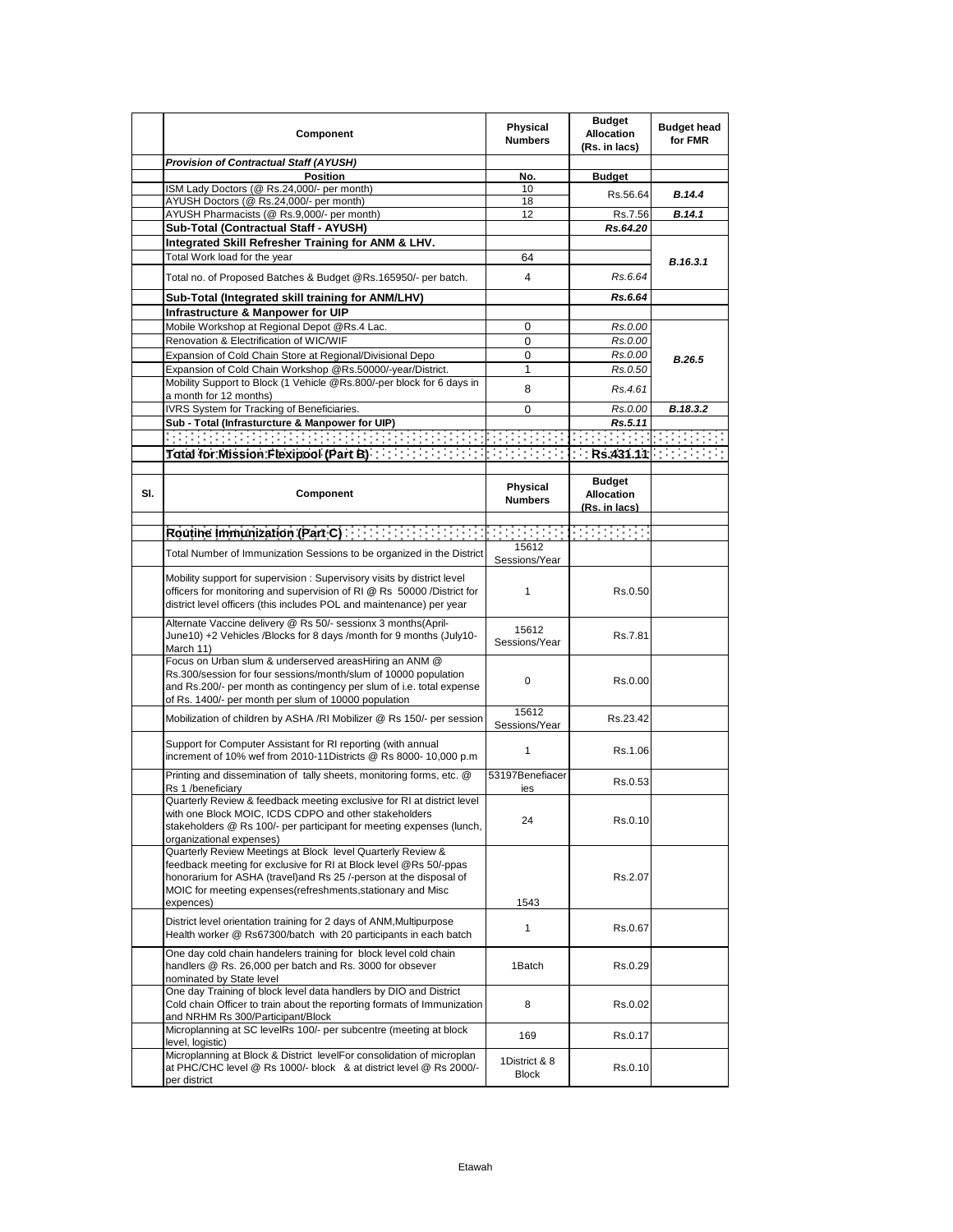|         | Component                                                                                                                                                           | Physical<br><b>Numbers</b>    | <b>Budget</b><br><b>Allocation</b><br>(Rs. in lacs) | <b>Budget head</b><br>for FMR |
|---------|---------------------------------------------------------------------------------------------------------------------------------------------------------------------|-------------------------------|-----------------------------------------------------|-------------------------------|
|         | Consumables for computer including provision for internet access for<br>RIMSRs 400/- Month / Districts                                                              | $\mathbf{1}$                  | Rs.0.05                                             |                               |
|         | Red/Black Plastic bags etc, 2 bags per session @ Rs. 2/Bag                                                                                                          | 15612<br>Sessions/Year        | Rs.0.73                                             |                               |
|         | Purchase of Bleach/Hypochlorite solution for cold chain points                                                                                                      | 9 Vaccine<br>storage points   | Rs.0.05                                             |                               |
|         | Purchase of Twin bucket Rs 400 per PHC/CHC per year                                                                                                                 | 9 Vaccine<br>storage points   | Rs.0.04                                             |                               |
|         | Funds for purchase of small polythene zipper bags to keep vaccines<br>in the vaccine carriers Rs. 0.5/polythene bag X total number of<br>sessions/year +10% wastage | 15612<br>Sessions/Year        | Rs.0.09                                             |                               |
|         | Funds for preparing disposal pit for disposal of sharp immunization<br>waste. Rs. 3500/pit with 50% pits                                                            | 4 Pits                        | Rs.0.16                                             |                               |
|         | <b>RI</b> subtotal                                                                                                                                                  |                               | Rs.37.86                                            |                               |
|         | <b>Cold Chain maintenance</b>                                                                                                                                       |                               |                                                     |                               |
|         | Cold chain maintenance@Rs 500/Block & Rs 10,000/District/Year                                                                                                       | 1District & 8<br><b>Block</b> | Rs.0.19                                             |                               |
|         | POL for vaccine delivery from State to District and from district to<br>PHC/CHCs @ Rs. 100000/- district/Year)                                                      | 1District                     | Rs.1.00                                             |                               |
|         | <b>Subtotal Cold Chain</b>                                                                                                                                          |                               | Rs.1.19                                             |                               |
|         | <b>Total Part C</b>                                                                                                                                                 |                               | Rs.39.05                                            |                               |
|         |                                                                                                                                                                     |                               |                                                     |                               |
|         | Part D - National Program                                                                                                                                           |                               |                                                     |                               |
|         | 1. NPCB                                                                                                                                                             |                               |                                                     |                               |
| SI.     | Component                                                                                                                                                           | Physical<br><b>Numbers</b>    | <b>Budget</b><br><b>Allocation</b>                  | <b>Budget Head</b><br>for FMR |
|         |                                                                                                                                                                     |                               | (Rs. in lacs)                                       |                               |
| 1.1     | Govt Sector 30% of Tot. Trgt @531/cat.oprt.(IOL)                                                                                                                    | 1628                          | 864468                                              |                               |
| 1.2     | NGO Sector 20% of Tot Trgt @ 656/Cat. Oprt.(IOL)                                                                                                                    | 1085                          | 711760                                              |                               |
| 1.3     | Pvt. Sector 50% of Tot trgt.                                                                                                                                        | 2712<br>5425                  | $\Omega$<br>1576228                                 |                               |
|         | <b>Sub Total</b>                                                                                                                                                    |                               |                                                     |                               |
| 2       | SES (Free Spec. to Children) @ of 100/-Spec                                                                                                                         | 565<br>1 Govt/NGO             | 0<br>50000                                          |                               |
| 3       | Vision Centre @ 50,000/Centre Equipment                                                                                                                             |                               |                                                     |                               |
| 4       | Operations other than Cataract                                                                                                                                      | 90                            | 90000                                               |                               |
| 5       | Eye Collection @ 500/Cornea.                                                                                                                                        | 0<br>6080                     | $\Omega$                                            |                               |
|         | Total allocated for the District in Rs.                                                                                                                             |                               | 1716228                                             |                               |
|         | 2. RNTCP(WB)                                                                                                                                                        |                               |                                                     |                               |
| SI.     | Component                                                                                                                                                           | Physical<br><b>Numbers</b>    | <b>Budget</b><br><b>Allocation</b><br>(Rs. in lacs) | <b>Budget Head</b><br>for FMR |
|         | 1 CIVIL WORKS                                                                                                                                                       |                               | 82400                                               |                               |
|         | 2 LABORATORY MATERIALS                                                                                                                                              |                               | 248800                                              |                               |
|         | 3 HONERARIUM                                                                                                                                                        |                               | 361857                                              |                               |
|         | 4 IEC/ PUBLICITY                                                                                                                                                    |                               | 104450                                              |                               |
|         | 5 EQUIPMENT MAINTENANCE<br><b>6 TRAINING</b>                                                                                                                        |                               | 90000<br>190160                                     |                               |
|         | 7 POL & VEHICLE MAINTENANCE                                                                                                                                         |                               | 60000                                               |                               |
|         | <b>8 VEHICLE HIRING CHARGES</b>                                                                                                                                     |                               | 207000                                              |                               |
|         | 9 NGO/PP SUPPORT                                                                                                                                                    |                               | 130200                                              |                               |
|         | 10 MISCELLANEOUS EXPENSES                                                                                                                                           |                               | 167680                                              |                               |
|         | 11 CONTRACTUAL SERVICES<br>12 PRINTING                                                                                                                              |                               | 2751000<br>81000                                    |                               |
|         | 13 RESEARCH & STUDIES                                                                                                                                               |                               |                                                     |                               |
|         | 14 MEDICAL COLLEGES                                                                                                                                                 |                               | 341000                                              |                               |
|         | 15 PROCUREMENT OF VEHICLES                                                                                                                                          |                               | 50000                                               |                               |
|         |                                                                                                                                                                     |                               |                                                     |                               |
|         | 16 PROCUREMENT OF EQUIPMENT                                                                                                                                         |                               | 60000                                               |                               |
|         | Sub-TOTAL                                                                                                                                                           |                               | 4925547                                             |                               |
|         | <b>Grand Total</b>                                                                                                                                                  |                               | 4925547                                             |                               |
|         |                                                                                                                                                                     |                               |                                                     |                               |
|         | <b>Activities</b>                                                                                                                                                   | Physical<br><b>Targets</b>    | <b>Financial</b>                                    |                               |
|         |                                                                                                                                                                     |                               | <b>Allocation</b>                                   |                               |
|         | 1 Contractual Services- Driver                                                                                                                                      |                               |                                                     |                               |
|         | Remuneration @ Rs. 7,000/= P.M.<br>Sub total                                                                                                                        |                               | 84000                                               |                               |
|         | 2 Office Maintenance                                                                                                                                                |                               | 84000                                               |                               |
|         | Telephone/Fax/Internet @ Rs. 15,000/= P.A.                                                                                                                          |                               | 15000                                               |                               |
|         | Office Operation & Maintenance @ Rs. 18,000/= P.A.                                                                                                                  |                               | 18000                                               |                               |
| 3. NLEP | Consum-ables Stationery @ Rs. 24,000 P.A.<br>Maintenance of Office Equipment & Furniture etc.                                                                       |                               | 24000<br>15000                                      |                               |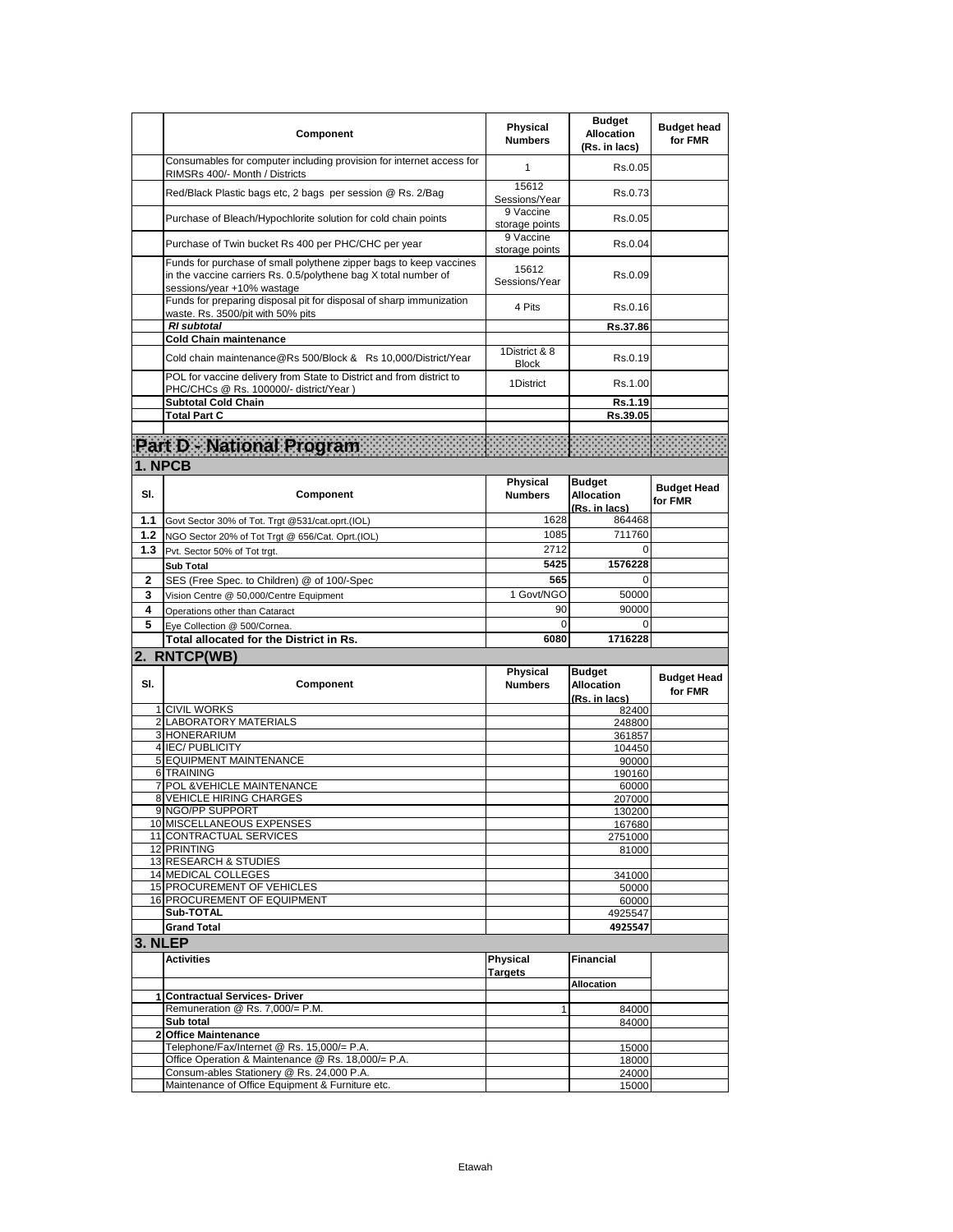|     | Component                                                                                    | Physical<br><b>Numbers</b> | <b>Budget</b><br><b>Allocation</b><br>(Rs. in lacs) | <b>Budget head</b><br>for FMR |
|-----|----------------------------------------------------------------------------------------------|----------------------------|-----------------------------------------------------|-------------------------------|
|     | Sub total                                                                                    |                            | 72000                                               |                               |
|     | 3 Mobility-<br>Vehicle operation / hiring of 1 Vehicle @ Rs 75000 P.A.                       |                            |                                                     |                               |
|     | Sub total                                                                                    |                            | 75000<br>75000                                      |                               |
|     | 4 Training                                                                                   |                            |                                                     |                               |
|     | 4 Days' Training of newly recruited Medical Officers @ Rs 28,000 per<br>batch of 30 trainees | 9                          | 8400                                                |                               |
|     | 3 Days' Training of newly recruited Health Workers @ Rs 24,000 per<br>batch of 30 trainees   | $\Omega$                   | 0                                                   |                               |
|     | 2 Days' Refresher Training of Medical Officers @ Rs 16,000 per<br>batch of 30 trainees       | 30                         |                                                     |                               |
|     | 2 Days' Refresher Training of Health Workers @ Rs 16,000 per<br>batch of 30 trainees         | 60                         | 48000                                               |                               |
|     | Sub total                                                                                    |                            | 56400                                               |                               |
|     | 5 Procurement                                                                                |                            |                                                     |                               |
|     | Supportive medicines and other items for patients @ Rs39 per patient<br>under treatment      |                            | 5200                                                |                               |
|     | Splints, Crutches, Items for Deformity Patients Rs. 15/= per patient<br>under treatment      |                            | 2000                                                |                               |
|     | Patient Welfare Rs. 26/= per patient under treatment                                         |                            | 3500                                                |                               |
|     | Printing of forms @ Rs. 39/= per patient under treatment                                     |                            | 5200                                                |                               |
|     | Sub total                                                                                    |                            | 15900                                               |                               |
|     | <b>6 IEC Activities</b>                                                                      |                            |                                                     |                               |
|     | Rallies @ Rs. 5,000/= each<br>School Quiz @ Rs. 1000/= each                                  | 2<br>10                    | 10000<br>10000                                      |                               |
|     | IPC workshops of ASHA @ Rs. 5000/= each                                                      | $\overline{2}$             | 10000                                               |                               |
|     | Health Mela in local festivals, Melas etc. @ Rs. 5,000/= each                                |                            | 5000                                                |                               |
|     | Sub total                                                                                    |                            | 35000                                               |                               |
|     | 7 Urban Leprosy Project                                                                      |                            |                                                     |                               |
|     | <b>Supportive Medicines</b><br>Monitoring & Supervision                                      |                            | 18000<br>12000                                      |                               |
|     | MDT delivery & follow-up services                                                            |                            | 28200                                               |                               |
|     | Sub total                                                                                    |                            | 58200                                               |                               |
|     | 8 Incentive to Ashas                                                                         |                            | 11700                                               |                               |
|     | 9 Review Meetings                                                                            |                            | 18000                                               |                               |
|     | 10 Disability Prevention & Medical Rehabilitation                                            |                            |                                                     |                               |
|     | Screening Camp for selection of RCS patients<br>Screening Camp - miscellaneous expenses      |                            | 0<br>0                                              |                               |
|     | Screening Camp- Self Care Kits & patient Welfare items                                       |                            | 0                                                   |                               |
|     | Sub total                                                                                    |                            | $\mathbf 0$                                         |                               |
|     | 11 Cash Assistance                                                                           |                            |                                                     |                               |
|     | Cash assistance- POL for Vehicle                                                             |                            | 20000                                               |                               |
|     | Cash assistance- TA DA for Leprosy Staff<br>Sub total                                        |                            | 30000<br>50000                                      |                               |
|     | <b>Grand Total</b>                                                                           |                            | 476200                                              |                               |
|     | <b>4. NVBDCP</b>                                                                             |                            |                                                     |                               |
| Sl. | <b>Activity Proposed</b>                                                                     | Physical                   | <b>Budget</b>                                       | <b>Budget</b> head            |
| No. |                                                                                              | <b>Numbers</b>             | Allocation (Rs.<br>In lacs)                         | for FMR                       |
|     | 1 DBS (Domestic Budgetary Support)                                                           |                            |                                                     |                               |
|     | 1.1 Malaria                                                                                  |                            |                                                     |                               |
|     | Incentive to ASHA                                                                            |                            |                                                     |                               |
|     | Training                                                                                     |                            |                                                     |                               |
|     | Monitoring & Supervision                                                                     |                            | 45000                                               |                               |
|     | BCC/IEC Anti Malaria Month                                                                   |                            | 20000                                               |                               |
|     | Malaria: Total                                                                               |                            | 65000                                               |                               |
|     | 1.2 Elimination of Lymphatic Filarisis                                                       |                            |                                                     |                               |
|     | Training of MO's                                                                             |                            | 20195.5                                             |                               |
|     | Training of Paramedical / Supervisor                                                         |                            | 60586.5                                             |                               |
|     | <b>Night Survey</b>                                                                          |                            | 47000                                               |                               |
|     | POL/Mobility                                                                                 |                            | 33000                                               |                               |
|     | Training of drug Disrtibuters                                                                |                            | 122424                                              |                               |
|     | Honorarium of drug distributers                                                              |                            | 341767                                              |                               |
|     |                                                                                              |                            | 39950                                               |                               |
|     | Honorrium of Supervisors                                                                     |                            | 35000                                               |                               |
|     | Morbity Management                                                                           |                            |                                                     |                               |
|     | Inter Sectoral Conver. & social mobilization in Ly. Filariasis from<br>malaria BCC/IEC       |                            | 90000                                               |                               |